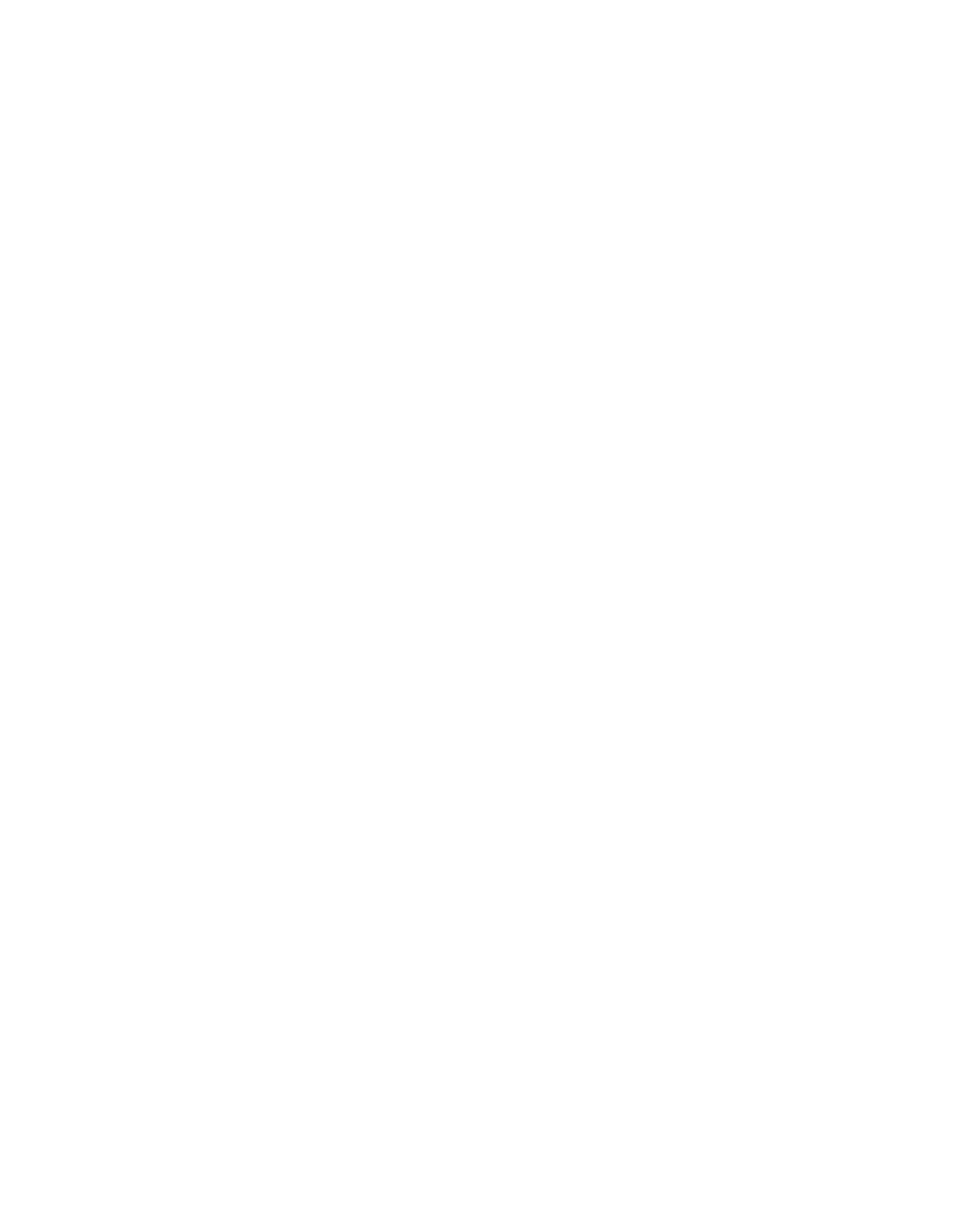

| <b>Common Name</b><br><b>Scientific Name</b>                                            | <b>Federal</b><br>Status <sup>1</sup> | <b>State</b><br>Status <sup>2</sup> | <b>Preferred Habitat</b>                                                                                                                                                                                                                                                                                                                                                                                                                                                                                                                                                            | <b>Potential to Occur</b>                                                                                                                                                                                                                                                                                                                                                                         |
|-----------------------------------------------------------------------------------------|---------------------------------------|-------------------------------------|-------------------------------------------------------------------------------------------------------------------------------------------------------------------------------------------------------------------------------------------------------------------------------------------------------------------------------------------------------------------------------------------------------------------------------------------------------------------------------------------------------------------------------------------------------------------------------------|---------------------------------------------------------------------------------------------------------------------------------------------------------------------------------------------------------------------------------------------------------------------------------------------------------------------------------------------------------------------------------------------------|
| <b>Invertebrates</b>                                                                    |                                       |                                     |                                                                                                                                                                                                                                                                                                                                                                                                                                                                                                                                                                                     |                                                                                                                                                                                                                                                                                                                                                                                                   |
| Conservancy fairy<br>shrimp<br><b>Branchinecta</b><br>conservatio                       | E                                     |                                     | Found in large, turbid pools<br>in the northern 2/3 of the<br>Central Valley; inhabits static<br>pools located in swales<br>formed by old, braided<br>alluvium, filled by<br>winter/spring rains, last until<br>June. Primary constituent<br>elements of critical habitat<br>include: complexes of swales<br>and pools with intermittently<br>or continuously flowing<br>surface water; depressional<br>features that become<br>inundated by winter rains<br>and continuously hold water<br>for a minimum of 19 days;<br>and sources of food and<br>habitat structure within pools. | Potential to Occur: The RSA lies<br>within the known range of the<br>species and vernal pools are<br>present in the resource study area.<br>There are reported CNDDB<br>occurrences within 10 miles of the<br>project footprint, though there are<br>no reported occurrences of this<br>species within the project footprint<br>(CDFW 2016).                                                      |
| Conservancy fairy<br>shrimp *Critical<br>Habitat*<br><b>Branchinecta</b><br>conservatio |                                       |                                     |                                                                                                                                                                                                                                                                                                                                                                                                                                                                                                                                                                                     | No critical habitat for this species<br>occurs in the Wildlife RSA.                                                                                                                                                                                                                                                                                                                               |
| Longhorn fairy<br>shrimp<br><b>Branchinecta</b><br>longiantenna                         | E                                     |                                     | Inhabits vernal pools,<br>seasonally ponded areas<br>within vernal swales, and<br>ephemeral freshwater<br>habitats.                                                                                                                                                                                                                                                                                                                                                                                                                                                                 | No Potential to Occur: There is a<br>reported occurrence approximately<br>8 miles west of the western-most<br>point of the project footprint in a<br>road-side ditch two miles north of<br>Los Banos (Occurrence 10; CDFW<br>2016). This occurrence is<br>considered by the USFWS as an<br>anomaly and not a sustainable<br>population since only one<br>individual was detected (USFWS<br>2007). |
| Longhorn fairy<br>shrimp *Critical<br>Habitat*                                          |                                       |                                     |                                                                                                                                                                                                                                                                                                                                                                                                                                                                                                                                                                                     | No critical habitat for this species<br>occurs in the Wildlife RSA.                                                                                                                                                                                                                                                                                                                               |
| <b>Branchinecta</b><br>longiantenna                                                     |                                       |                                     |                                                                                                                                                                                                                                                                                                                                                                                                                                                                                                                                                                                     |                                                                                                                                                                                                                                                                                                                                                                                                   |

## **Table 1 Special-Status Wildlife Species with Potential to Occur in the Resource Study Area**

California High-Speed Rail Authority **March 2020**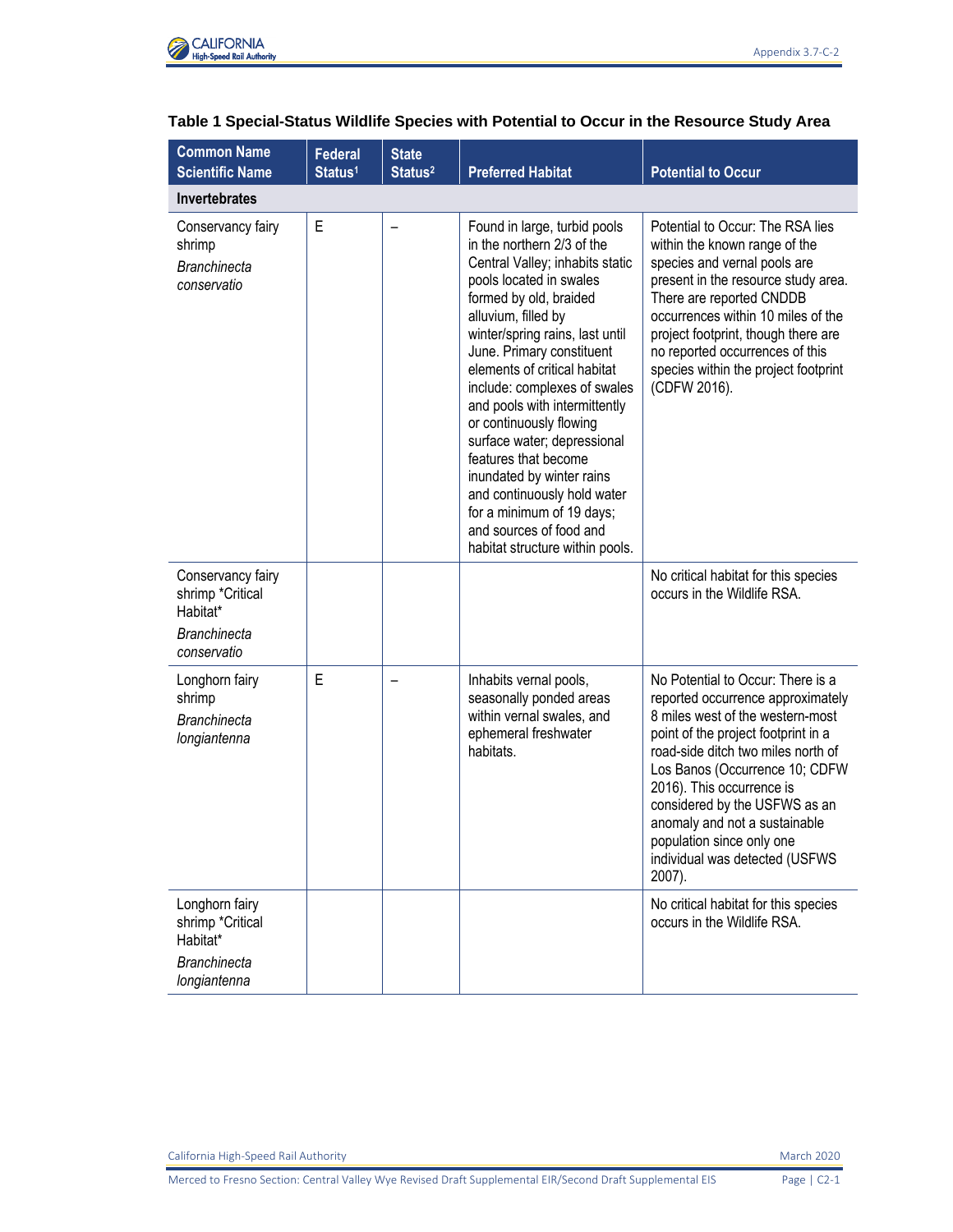| <b>Common Name</b><br><b>Scientific Name</b>                                    | <b>Federal</b><br>Status <sup>1</sup> | <b>State</b><br>Status <sup>2</sup> | <b>Preferred Habitat</b>                                                                                                                                                                                                                                                                                                                                                                                                                                                                                          | <b>Potential to Occur</b>                                                                                                                                                                                                                                                                                                                       |
|---------------------------------------------------------------------------------|---------------------------------------|-------------------------------------|-------------------------------------------------------------------------------------------------------------------------------------------------------------------------------------------------------------------------------------------------------------------------------------------------------------------------------------------------------------------------------------------------------------------------------------------------------------------------------------------------------------------|-------------------------------------------------------------------------------------------------------------------------------------------------------------------------------------------------------------------------------------------------------------------------------------------------------------------------------------------------|
| Vernal pool fairy<br>shrimp<br>Branchinecta lynchi                              | $\mathsf{T}$                          |                                     | Vernal pools; inhabit small,<br>clear-water sandstone<br>depression pools and<br>grassed swale, earth slump,<br>or basalt-flow depression<br>pools. Primary constituent<br>elements of critical habitat<br>include: complexes of swales<br>and pools with intermittently<br>or continuously flowing<br>surface water; depressional<br>features that become<br>inundated by winter rains<br>and continuously hold water<br>for a minimum of 18 days;<br>and sources of food and<br>habitat structure within pools. | Potential to Occur: The RSA lies<br>within the known range of the<br>species and vernal pools are<br>present in the resource study area.<br>There are reported CNDDB<br>occurrences within 10 miles of the<br>project footprint, though there are<br>no reported occurrences of this<br>species within the project footprint<br>(CDFW 2016).    |
| Vernal pool fairy<br>shrimp *Critical<br>Habitat*<br>Branchinecta lynchi        |                                       |                                     |                                                                                                                                                                                                                                                                                                                                                                                                                                                                                                                   | Designated critical habitat for this<br>species occurs within the project<br>footprint.                                                                                                                                                                                                                                                         |
| Valley elderberry<br>longhorn beetle<br>Desmocerus<br>californicus<br>dimorphus | $\mathsf{T}$                          |                                     | Elderberry shrubs with stem<br>diameters of >1 inch.<br>Species always found close<br>to host plant. Larvae may<br>remain in stems for up to 2<br>years.                                                                                                                                                                                                                                                                                                                                                          | Potential to Occur: The RSA lies<br>within the known range of the<br>species and suitable habitat is<br>present in the resource study area.<br>There are reported CNDDB<br>occurrences within 10 miles of the<br>project footprint, though there are<br>no reported occurrences of this<br>species within the project footprint<br>(CDFW 2016). |
| Valley elderberry<br>longhorn beetle<br>*Critical Habitat*                      |                                       |                                     |                                                                                                                                                                                                                                                                                                                                                                                                                                                                                                                   | No critical habitat for this species<br>occurs in the project footprint.                                                                                                                                                                                                                                                                        |
| Desmocerus<br>californicus<br>dimorphus                                         |                                       |                                     |                                                                                                                                                                                                                                                                                                                                                                                                                                                                                                                   |                                                                                                                                                                                                                                                                                                                                                 |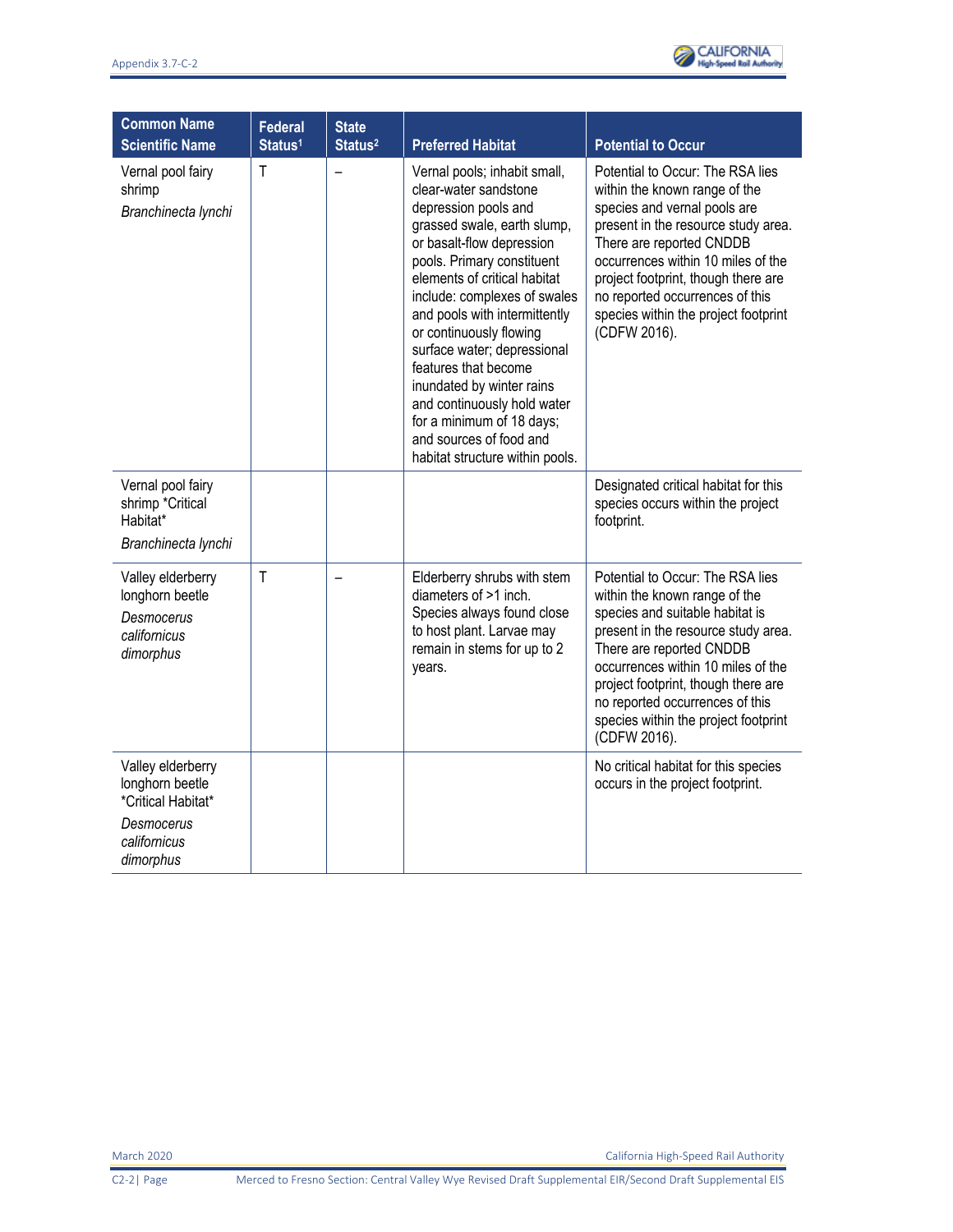

| <b>Common Name</b><br><b>Scientific Name</b>                              | <b>Federal</b><br>Status <sup>1</sup> | <b>State</b><br>Status <sup>2</sup> | <b>Preferred Habitat</b>                                                                                                                                                                                                                                                                                                                                                                                                                                                                                                                                       | <b>Potential to Occur</b>                                                                                                                                                                                                                                                                                                                    |
|---------------------------------------------------------------------------|---------------------------------------|-------------------------------------|----------------------------------------------------------------------------------------------------------------------------------------------------------------------------------------------------------------------------------------------------------------------------------------------------------------------------------------------------------------------------------------------------------------------------------------------------------------------------------------------------------------------------------------------------------------|----------------------------------------------------------------------------------------------------------------------------------------------------------------------------------------------------------------------------------------------------------------------------------------------------------------------------------------------|
| Vernal pool tadpole<br>shrimp<br>Lepidurus packardi                       | E                                     |                                     | Seasonal pools in unplowed<br>grassland with old alluvial<br>soils underlain by hardpan or<br>in sandstone depressions,<br>water in the pools has very<br>low alkalinity and<br>conductivity. Primary<br>constituent elements of<br>critical habitat include:<br>complexes of swales and<br>pools with intermittently or<br>continuously flowing surface<br>water; depressional features<br>that become inundated by<br>winter rains and continuously<br>hold water for a minimum of<br>41 days; and sources of food<br>and habitat structure within<br>pools. | Potential to Occur: The RSA lies<br>within the known range of the<br>species and vernal pools are<br>present in the resource study area.<br>There are reported CNDDB<br>occurrences within 10 miles of the<br>project footprint, though there are<br>no reported occurrences of this<br>species within the project footprint<br>(CDFW 2016). |
| Vernal pool tadpole<br>shrimp *Critical<br>Habitat*<br>Lepidurus packardi |                                       |                                     |                                                                                                                                                                                                                                                                                                                                                                                                                                                                                                                                                                | Designated critical habitat for this<br>species occurs within the project<br>footprint.                                                                                                                                                                                                                                                      |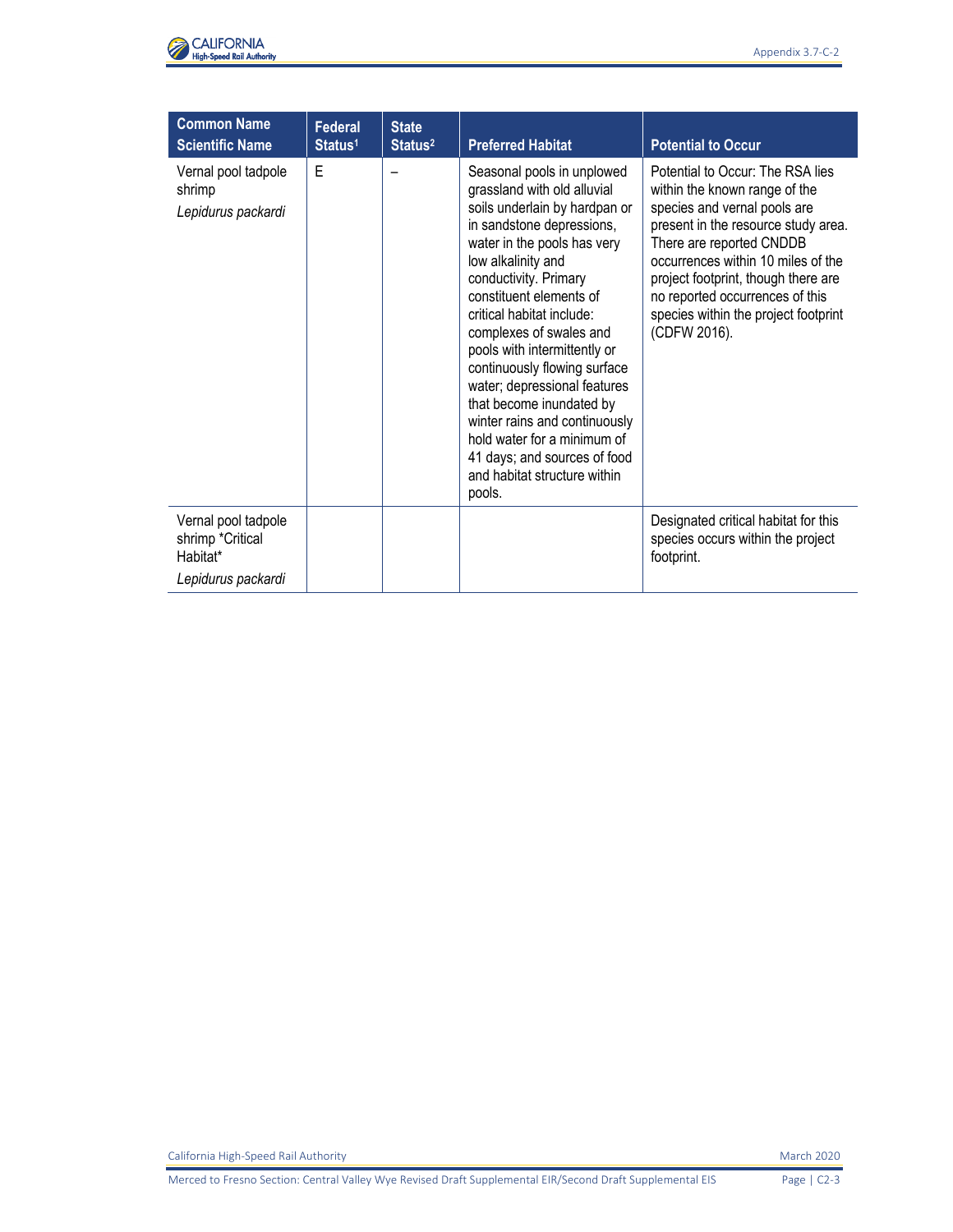

| <b>Common Name</b><br><b>Scientific Name</b> | Federal<br>Status <sup>1</sup> | <b>State</b><br>Status <sup>2</sup> | <b>Preferred Habitat</b>                                                                                                                                                                                                                                                                                                                                                                                                                                                                                                                                                                                                                                                                                                                                                                                                                                                                                                                                                                                                                                                                                                                                        | <b>Potential to Occur</b>                                                                                                                                                                                                            |
|----------------------------------------------|--------------------------------|-------------------------------------|-----------------------------------------------------------------------------------------------------------------------------------------------------------------------------------------------------------------------------------------------------------------------------------------------------------------------------------------------------------------------------------------------------------------------------------------------------------------------------------------------------------------------------------------------------------------------------------------------------------------------------------------------------------------------------------------------------------------------------------------------------------------------------------------------------------------------------------------------------------------------------------------------------------------------------------------------------------------------------------------------------------------------------------------------------------------------------------------------------------------------------------------------------------------|--------------------------------------------------------------------------------------------------------------------------------------------------------------------------------------------------------------------------------------|
| Crotch bumble bee                            |                                | <b>CE</b>                           | Bumble bees have three<br>basic habitat requirements:<br>suitable nesting sites for the<br>colonies, availability of<br>nectar and pollen from floral<br>resources, and suitable<br>overwintering sites for the<br>queens. Crotch bumble bee<br>inhabits open grassland and<br>scrub habitats and primarily<br>nests underground (Williams<br>et al. 2014). Little is known<br>about the nesting and<br>overwintering sites for Crotch<br>bumble bee, however similar<br>species typically overwinter<br>in soft, disturbed soil<br>(Goulson 2010), or under<br>leaf litter or other debris<br>(Williams et al. 2014). Nests<br>are often located<br>underground in abandoned<br>holes made by ground<br>squirrels, mice, and rats, or<br>occasionally abandoned bird<br>nests.<br>Crotch bumble bee is<br>classified as a short-tongued<br>species, and is primarily<br>associated with the following<br>plant families: Fabaceae,<br>Apocynaceae, Asteraceae,<br>Lamiaceae, Boraginaceae<br>(Xerces Society et al. 2018)<br>including plants in the<br>genera Asclepias,<br>Chaenactis, Lupinus,<br>Medicago, Phacelia, and<br>Salvia (Williams et al. 2014). | Potential to Occur: The RSA lies<br>within the known range of the<br>species and suitable grassland<br>and scrub habitat types are<br>present in the resource study area.                                                            |
| Fish                                         |                                |                                     |                                                                                                                                                                                                                                                                                                                                                                                                                                                                                                                                                                                                                                                                                                                                                                                                                                                                                                                                                                                                                                                                                                                                                                 |                                                                                                                                                                                                                                      |
| Kern brook lamprey<br>Lampetra hubbsi        |                                | <b>CSC</b>                          | Silty backwaters of rivers.<br>Ammocoetes favor<br>substrates of mud and sand<br>and adults need riffle habitat<br>with gravel for spawning<br>(Moyle 2002).                                                                                                                                                                                                                                                                                                                                                                                                                                                                                                                                                                                                                                                                                                                                                                                                                                                                                                                                                                                                    | Potential to Occur: Kern brook<br>lamprey could occur in the San<br>Joaquin River during the winter<br>months when flows are adequate.<br>The San Joaquin River would be<br>used as a migratory corridor to<br>eastside tributaries. |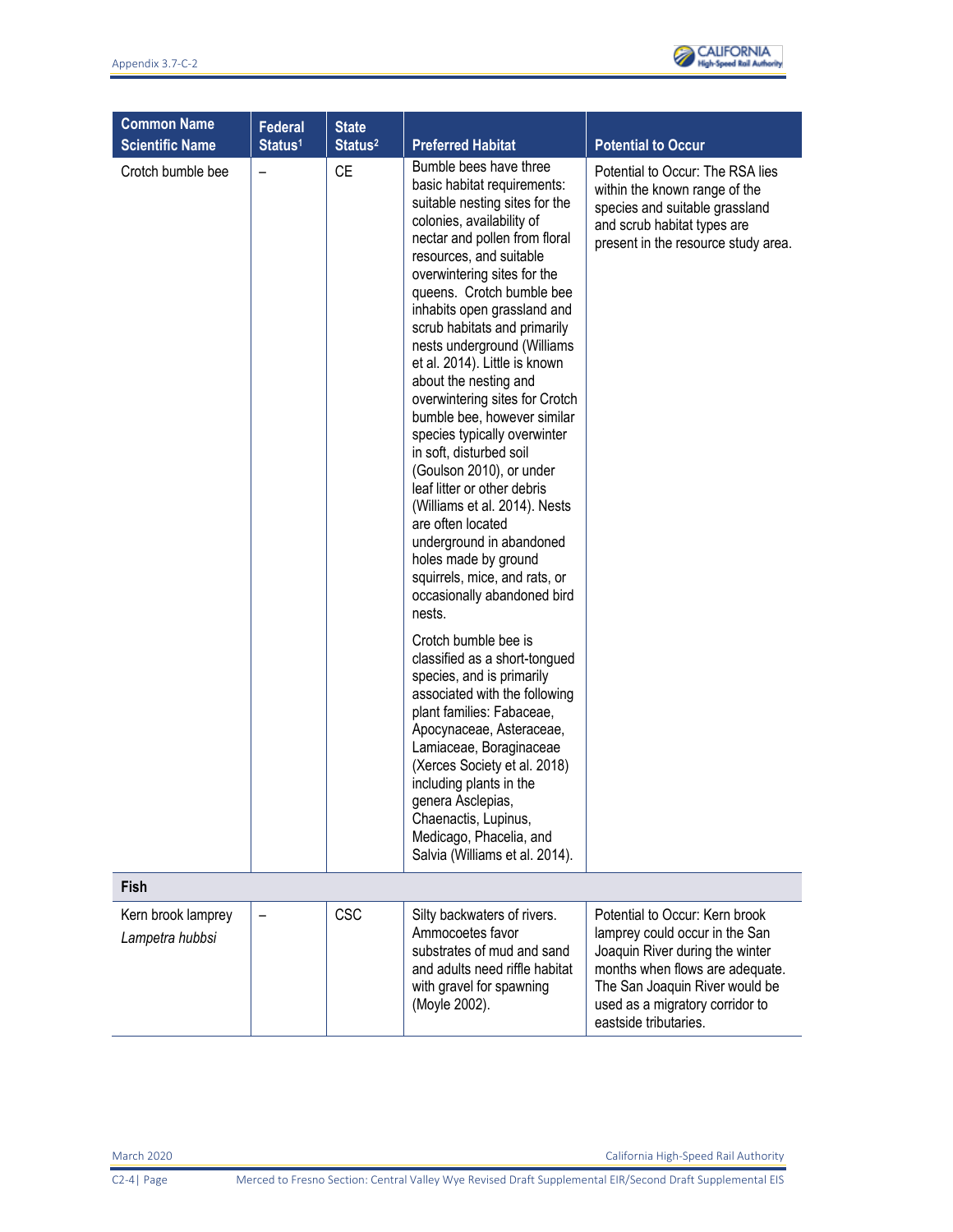

| <b>Common Name</b><br><b>Scientific Name</b>                                                      | <b>Federal</b><br>Status <sup>1</sup> | <b>State</b><br>Status <sup>2</sup> | <b>Preferred Habitat</b>                                                                                                                                                                            | <b>Potential to Occur</b>                                                                                                                                                                                                                                             |
|---------------------------------------------------------------------------------------------------|---------------------------------------|-------------------------------------|-----------------------------------------------------------------------------------------------------------------------------------------------------------------------------------------------------|-----------------------------------------------------------------------------------------------------------------------------------------------------------------------------------------------------------------------------------------------------------------------|
| <b>Central Valley</b><br>steelhead<br>Oncorhynchus<br>mykiss                                      | T                                     | <b>CSC</b>                          | Occurs in well-oxygenated,<br>cool, riverine habitat with<br>water temperatures from 7.8<br>to 18°C (Moyle 2002).<br>Habitat types are riffles,<br>runs, and pools.                                 | Potential to Occur: Steelhead<br>could occur in the San Joaquin<br>River during the winter months<br>when flows are adequate. The San<br>Joaquin River would be used as a<br>migratory corridor to eastside<br>tributaries such as the Merced<br>River.               |
| <b>Central Valley</b><br>spring-run Chinook<br>salmon<br>Oncorhynchus<br>tshawytscha              | $\mathsf{T}$                          | $\mathsf{T}$                        | Occurs in well-oxygenated,<br>cool, riverine habitat with<br>water temperatures from 8.0<br>to 12.5°C. Habitat types are<br>riffles, runs, and pools.<br>(Moyle 2002).                              | Potential to Occur: Spring-run<br>Chinook salmon do not currently<br>occur in the San Joaquin River<br>due to lack of flow. They would be<br>introduced in the future when<br>restoration actions begin.                                                              |
| Winter-run Chinook<br>salmon<br>Oncorhynchus<br>tshawytscha                                       | E                                     | E                                   | Occurs in well-oxygenated,<br>cool, riverine habitat with<br>water temperatures from 8.0<br>to 12.5°C. Habitat types are<br>riffles, runs, and pools.<br>(Moyle 2002).                              | No Potential to Occur. The RSA<br>lies outside of the known range of<br>the species.                                                                                                                                                                                  |
| Chinook salmon-<br><b>Central Valley</b><br>fall/late-fall run ESU<br>Oncorhynchus<br>tshawytscha | <b>SC</b>                             | CSC                                 | Occurs in well-oxygenated,<br>cool, riverine habitat with<br>water temperatures from 8.0<br>to 12.5°C. Habitat types are<br>riffles, runs, and pools<br>(Moyle 2002).                               | Potential to Occur: Fall-run<br>Chinook salmon could occur in the<br>San Joaquin River during the<br>winter months when flows are<br>adequate. The San Joaquin River<br>would be used as a migratory<br>corridor to eastside tributaries<br>such as the Merced River. |
| Delta smelt<br>Hypomesus<br>transpacificus                                                        | $\mathsf{T}$                          | $\mathsf{T}$                        | Occurs in estuary habitat in<br>the Delta where fresh and<br>brackish water mix in the<br>salinity range of 2-7 parts<br>per thousand (Moyle 2002).                                                 | No Potential to Occur. The RSA<br>lies outside of the known range of<br>the species.                                                                                                                                                                                  |
| Hardhead<br>Mylopharodon<br>conocephalus                                                          |                                       | <b>CSC</b>                          | Reside in low to mid-<br>elevation streams and prefer<br>clear, deep pools and runs<br>with slow velocities. Also<br>occur in reservoirs.                                                           | Potential to Occur: Hardhead<br>could occur in the San Joaquin<br>River during months where river<br>flow is adequate.                                                                                                                                                |
| San Joaquin roach<br>Lavinia symmetricus                                                          |                                       | <b>CSC</b>                          | Found in a wide variety of<br>habitats such as small, warm<br>streams to cold, clear<br>streams. Mainly use pool or<br>slow-moving water habitat<br>with other native fish species<br>(Moyle 2002). | Potential to Occur: Roach could<br>occur in the San Joaquin River<br>during months where river flow is<br>adequate.                                                                                                                                                   |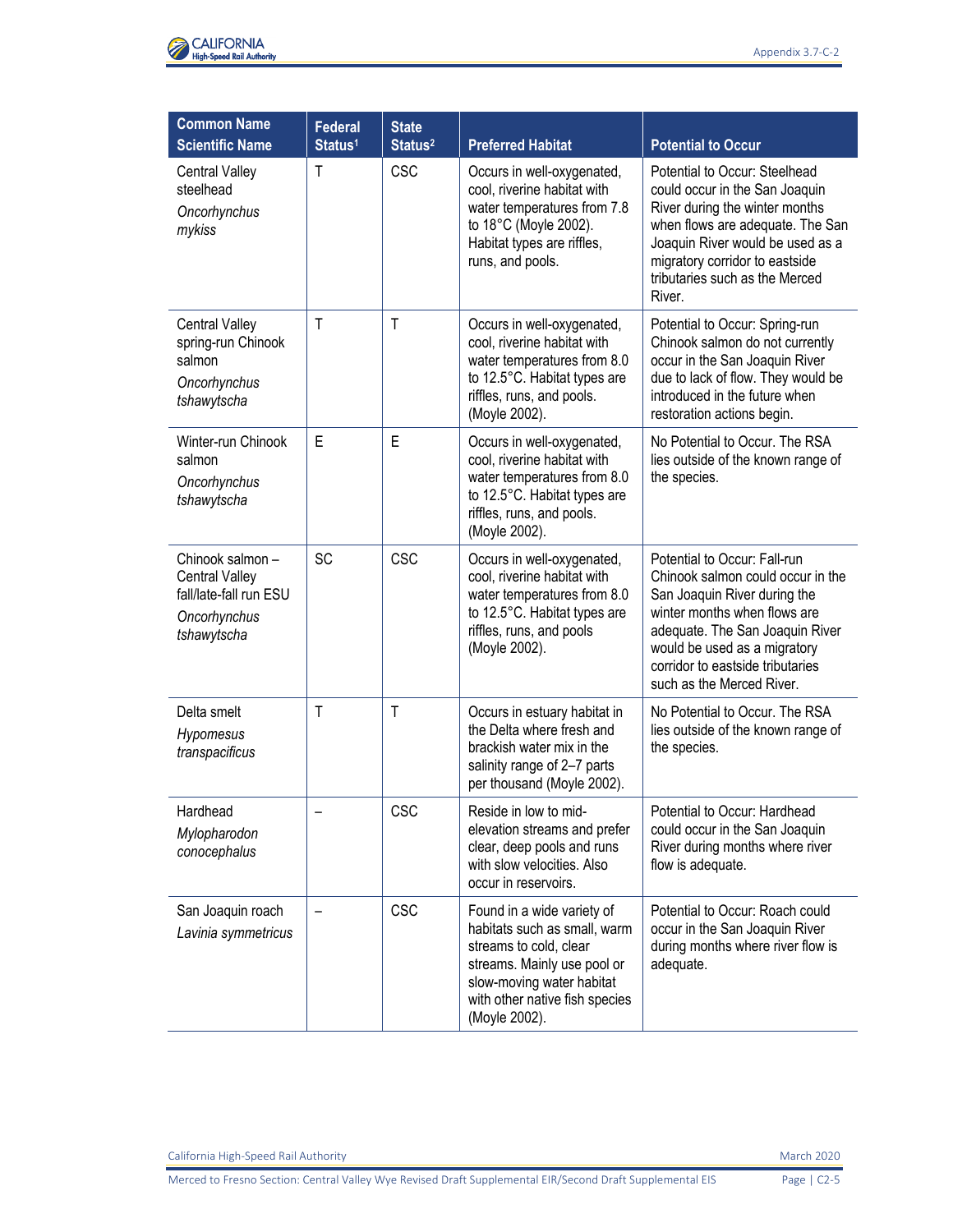

| <b>Common Name</b><br><b>Scientific Name</b>                                       | <b>Federal</b><br>Status <sup>1</sup> | <b>State</b><br>Status <sup>2</sup> | <b>Preferred Habitat</b>                                                                                                                                                                                                                                                                                                                         | <b>Potential to Occur</b>                                                                                                                                                                                                                                                                                                                                             |
|------------------------------------------------------------------------------------|---------------------------------------|-------------------------------------|--------------------------------------------------------------------------------------------------------------------------------------------------------------------------------------------------------------------------------------------------------------------------------------------------------------------------------------------------|-----------------------------------------------------------------------------------------------------------------------------------------------------------------------------------------------------------------------------------------------------------------------------------------------------------------------------------------------------------------------|
| <b>Amphibians</b>                                                                  |                                       |                                     |                                                                                                                                                                                                                                                                                                                                                  |                                                                                                                                                                                                                                                                                                                                                                       |
| California tiger<br>salamander<br>Ambystoma<br>californiense                       | T                                     | T                                   | Requires vernal pools or<br>other seasonal water<br>sources that remain<br>inundated for a minimum of<br>12 weeks for breeding.<br>Suitable upland habitat<br>includes annual grasslands<br>and grassy understory of<br>valley-foothill hardwood<br>habitats (i.e., oak-savanna).<br>Requires mammal burrows<br>or other underground<br>refuges. | Potential to Occur: The RSA lies<br>within the known range of the<br>species and suitable aquatic and<br>upland habitat is present in the<br>resource study area. There are<br>reported CNDDB occurrences<br>within 10 miles of the project<br>footprint, though there are no<br>reported occurrences of this<br>species within the project footprint<br>(CDFW 2016). |
| California tiger<br>salamander *Critical<br>Habitat*<br>Ambystoma<br>californiense |                                       |                                     |                                                                                                                                                                                                                                                                                                                                                  | No critical habitat for this species<br>occurs in the project footprint.                                                                                                                                                                                                                                                                                              |
| Yellow-blotched<br>salamander<br>Ensatina<br>eschescoltzii<br>croceator            |                                       | CSC                                 |                                                                                                                                                                                                                                                                                                                                                  | No Potential to Occur: The RSA<br>lies outside of the known range of<br>the species.                                                                                                                                                                                                                                                                                  |
| California red-legged<br>frog<br>Rana draytonii                                    | T                                     | <b>CSC</b>                          | Pools in marshes, streams,<br>ponds, with emergent<br>vegetation, and typically<br>without predatory fish;<br>require adequate<br>hibernacula such as small<br>mammal burrows and moist<br>leaf litter.                                                                                                                                          | No Potential to Occur: The RSA<br>lies outside of the known range of<br>the species.                                                                                                                                                                                                                                                                                  |
| California red-legged<br>frog Critical Habitat<br>Rana draytonii                   |                                       |                                     |                                                                                                                                                                                                                                                                                                                                                  | No critical habitat for this species<br>occurs in the project footprint.                                                                                                                                                                                                                                                                                              |
| Northern leopard<br>frog<br>Lithobates pipiens                                     |                                       | <b>CSC</b>                          | Permanent aquatic habitat<br>such as creeks, wet<br>meadows, and ponds with<br>emergent and submergent<br>vegetation for breeding and<br>overwintering. Nearby dense<br>grass or forb dominated<br>habitats with moist soil for<br>foraging.                                                                                                     | No Potential to Occur: The RSA<br>lies outside of the known range of<br>the species.                                                                                                                                                                                                                                                                                  |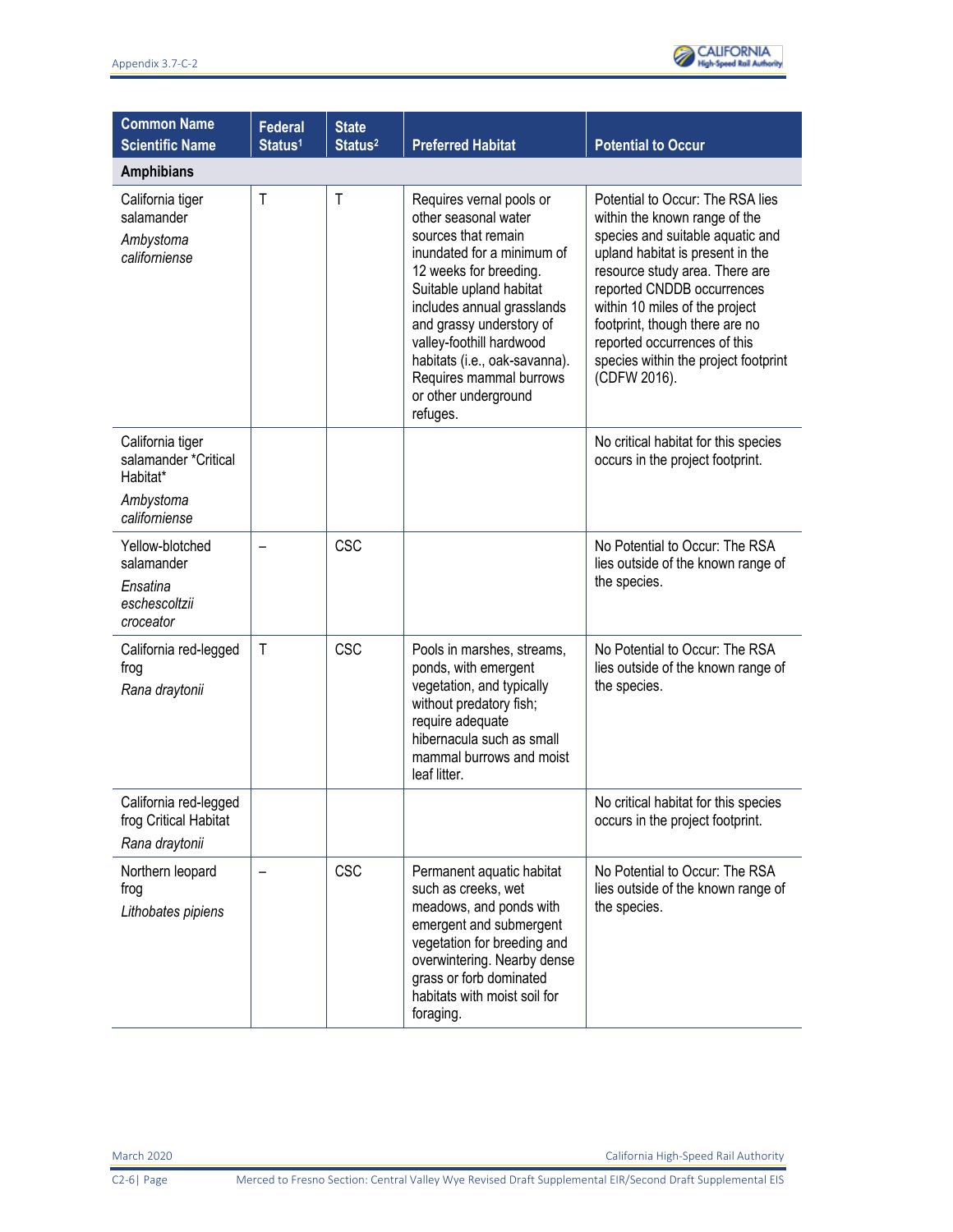

| <b>Common Name</b><br><b>Scientific Name</b>   | <b>Federal</b><br>Status <sup>1</sup> | <b>State</b><br>Status <sup>2</sup> | <b>Preferred Habitat</b>                                                                                                                                                                                                                                                                                                                                                                               | <b>Potential to Occur</b>                                                                                                                                                                                                                                                                                                                                       |
|------------------------------------------------|---------------------------------------|-------------------------------------|--------------------------------------------------------------------------------------------------------------------------------------------------------------------------------------------------------------------------------------------------------------------------------------------------------------------------------------------------------------------------------------------------------|-----------------------------------------------------------------------------------------------------------------------------------------------------------------------------------------------------------------------------------------------------------------------------------------------------------------------------------------------------------------|
| Foothill yellow-<br>legged frog<br>Rana boylii | $\overline{\phantom{0}}$              | <b>CSC</b>                          | Occurs in Klamath<br>Mountains; Cascade, north<br>and south Coast, and<br>Transverse Ranges; and<br>Sierra Nevada up to<br>approximately 6,000 feet.<br>Creeks or rivers in woodland,<br>forest, mixed chaparral, and<br>wet meadow habitats with<br>rock and gravel substrate<br>and low overhanging<br>vegetation along edge.<br>Usually found near riffles<br>with rocks and sunny banks<br>nearby. | No Potential to Occur: The RSA<br>lies outside of the known range of<br>the species.                                                                                                                                                                                                                                                                            |
| Western spadefoot<br>Spea hammondii            |                                       | <b>CSC</b>                          | Grassland and valley-foothill<br>hardwood woodlands, vernal<br>pools, or seasonal wetlands<br>are essential for egg laying.                                                                                                                                                                                                                                                                            | Potential to Occur: The RSA lies<br>within the known range of the<br>species and suitable aquatic and<br>upland habitat is present in the<br>resource study area. There are<br>reported CNDDB occurrences<br>within 10 miles of the project<br>footprint, though there are reported<br>occurrences of this species within<br>the project footprint (CDFW 2016). |
| <b>Reptiles</b>                                |                                       |                                     |                                                                                                                                                                                                                                                                                                                                                                                                        |                                                                                                                                                                                                                                                                                                                                                                 |
| Western pond turtle<br>Actinemys<br>marmorata  |                                       | <b>CSC</b>                          | Ponds, marshes, rivers,<br>streams, irrigation ditches,<br>vernal pools. Needs basking<br>sites such as partially<br>submerged logs or rocks,<br>and suitable upland habit<br>(sandy banks or grassy open<br>fields) for egg laying. Fresh,<br>brackish, or saltwater<br>conditions.                                                                                                                   | Potential to Occur: The RSA lies<br>within the known range of the<br>species and suitable aquatic and<br>upland habitat is present in the<br>resource study area. There are<br>reported CNDDB occurrences<br>within 10 miles of the project<br>footprint, though there are reported<br>occurrences of this species within<br>the project footprint (CDFW 2016). |
| Blunt-nosed leopard<br>lizard<br>Gambelia sila | Е                                     | E/FP                                | Resident of sparsely<br>vegetated alkali and desert<br>scrub habitats, in areas of<br>low topographic relief. Seeks<br>cover in mammal burrows,<br>under shrubs or structures<br>such as fence posts; they do<br>not excavate their own<br>burrows.                                                                                                                                                    | Potential to Occur: The RSA lies<br>within the known range of the<br>species and suitable habitat is<br>present in the resource study area.<br>There are reported CNDDB<br>occurrences within 10 miles of the<br>project footprint, though there are<br>no reported occurrences of this<br>species within the project footprint<br>(CDFW 2016).                 |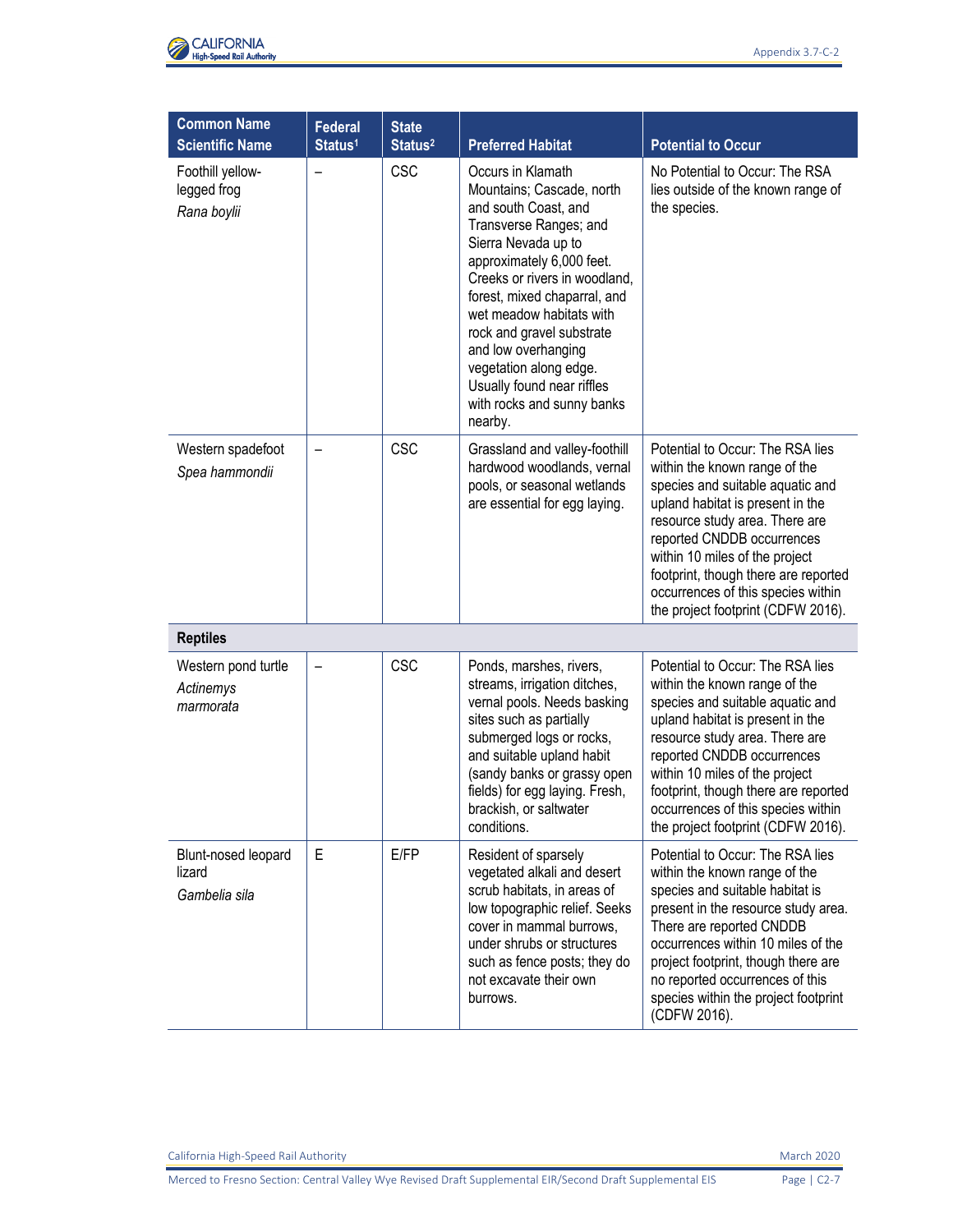

| <b>Common Name</b><br><b>Scientific Name</b>                  | <b>Federal</b><br>Status <sup>1</sup> | <b>State</b><br>Status <sup>2</sup> | <b>Preferred Habitat</b>                                                                                                                                                                                                                                                                                                                                                                                                    | <b>Potential to Occur</b>                                                                                                                                                                                                                                                                                                                                       |
|---------------------------------------------------------------|---------------------------------------|-------------------------------------|-----------------------------------------------------------------------------------------------------------------------------------------------------------------------------------------------------------------------------------------------------------------------------------------------------------------------------------------------------------------------------------------------------------------------------|-----------------------------------------------------------------------------------------------------------------------------------------------------------------------------------------------------------------------------------------------------------------------------------------------------------------------------------------------------------------|
| Silvery legless lizard<br>Anniella<br>pulchrapulchra          | $\overline{\phantom{0}}$              | <b>CSC</b>                          | Semi-stabilized sand dunes,<br>areas with sandy soil, and<br>high moisture content,<br>vegetated with oak or pine-<br>oak woodland, chaparral;<br>also wooded stream edges,<br>and occasionally desert-<br>scrub. Bush lupine often is<br>an indicator of suitable<br>conditions. Often found in<br>leaf litter, and under rocks,<br>logs, and driftwood.                                                                   | No Potential to Occur: The RSA<br>lies outside of the known range of<br>the species.                                                                                                                                                                                                                                                                            |
| Coast horned lizard<br>Phrynosoma<br>blainvilli               |                                       | <b>CSC</b>                          | Sandy loam areas and on<br>alkali flats. Dietary<br>specialists dependent on<br>ants, as well as beetles and<br>other seasonally abundant<br>insects. Forages on the<br>ground in open areas,<br>usually between shrubs and<br>often near an ant nest. Uses<br>small mammal burrows or<br>burrows under surface<br>objects during periods of<br>extended inactivity or<br>hibernation.                                      | Potential to Occur: The RSA lies<br>within the known range of the<br>species and suitable habitat is<br>present in the resource study area.<br>There are no reported CNDDB<br>occurrences within 10 miles of the<br>project footprint (CDFW 2016).                                                                                                              |
| Giant garter snake<br>Thamnophis gigas                        | $\mathsf{T}$                          | $\mathsf{T}$                        | Found in freshwater marshes<br>and low-gradient streams.<br>Prefers habitat with dense<br>emergent vegetation, deep<br>and shallow pools of water<br>that persist throughout the<br>seasonal cycle of activity,<br>open areas along water<br>margins, and upland habitat<br>with access to structures<br>suitable for hibernation and<br>escape from flooding. Has<br>adapted to drainage canals<br>and irrigation ditches. | Potential to Occur: The RSA lies<br>within the known range of the<br>species and suitable aquatic and<br>upland habitat is present in the<br>resource study area. There are<br>reported CNDDB occurrences<br>within 10 miles of the project<br>footprint, though there are reported<br>occurrences of this species within<br>the project footprint (CDFW 2016). |
| San Joaquin<br>whipsnake<br>Masticophis<br>flagellum ruddocki |                                       | <b>CSC</b>                          | Open, dry, treeless areas,<br>including grassland and<br>saltbush scrub. Takes refuge<br>in rodent burrows, under<br>shaded vegetation, and<br>under surface objects.                                                                                                                                                                                                                                                       | No Potential to Occur: The RSA<br>lies outside of the known range of<br>the species.                                                                                                                                                                                                                                                                            |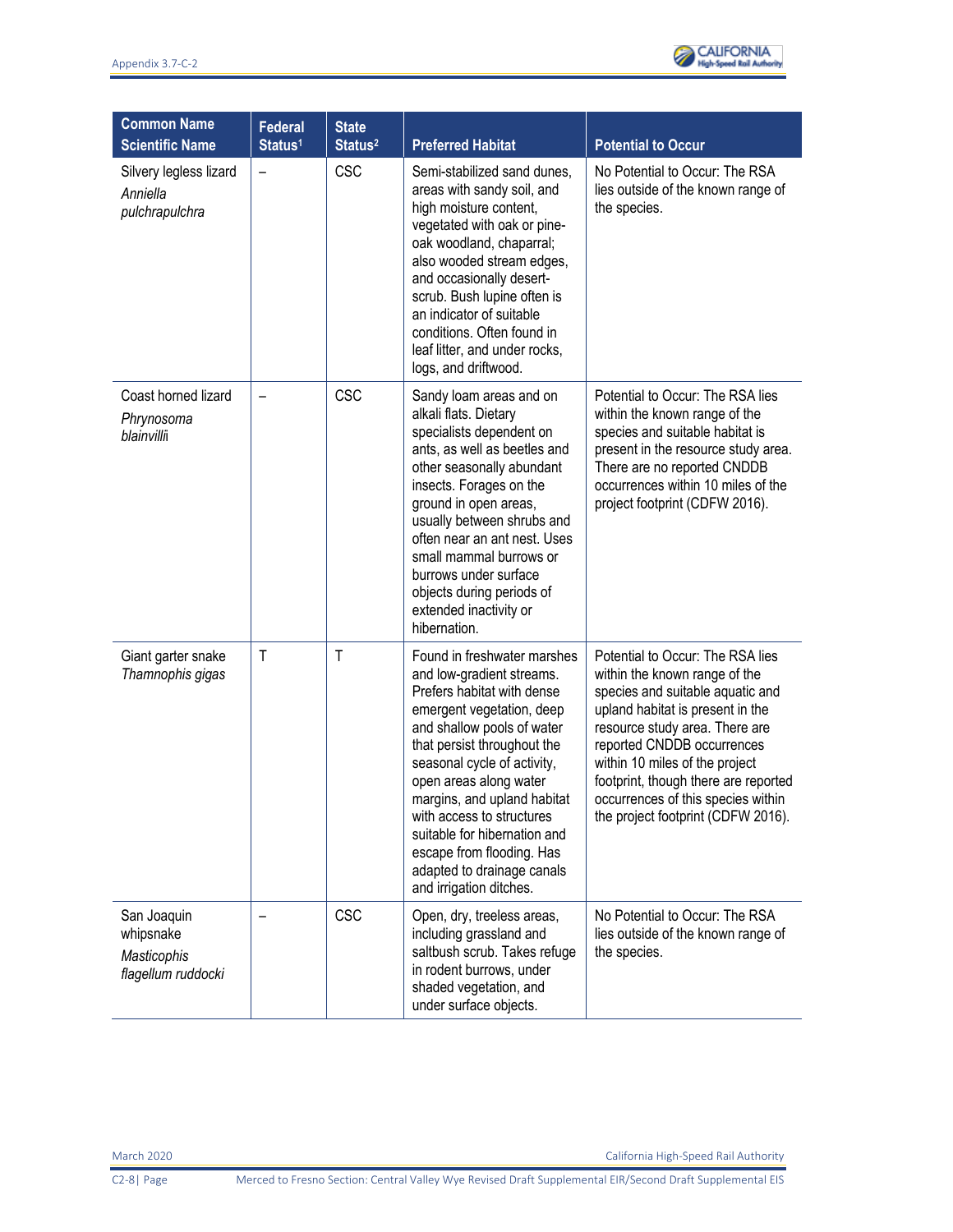

| <b>Common Name</b><br><b>Scientific Name</b>              | <b>Federal</b><br>Status <sup>1</sup> | <b>State</b><br>Status <sup>2</sup> | <b>Preferred Habitat</b>                                                                                                                                                                                                                                                                                                                                                                                                                                                   | <b>Potential to Occur</b>                                                                                                                                                                                                                          |
|-----------------------------------------------------------|---------------------------------------|-------------------------------------|----------------------------------------------------------------------------------------------------------------------------------------------------------------------------------------------------------------------------------------------------------------------------------------------------------------------------------------------------------------------------------------------------------------------------------------------------------------------------|----------------------------------------------------------------------------------------------------------------------------------------------------------------------------------------------------------------------------------------------------|
| <b>Birds</b>                                              |                                       |                                     |                                                                                                                                                                                                                                                                                                                                                                                                                                                                            |                                                                                                                                                                                                                                                    |
| American white<br>pelican<br>Pelecanus<br>erythrorhynchos |                                       | <b>CSC</b>                          | Historically, nested at large<br>lakes throughout California;<br>only breeding colonies in the<br>state occur at lower Klamath<br>National Wildlife Refuge,<br>Siskiyou County, and at<br>Clear Lake, Modoc County;<br>winters along the California<br>coast from southern Sonoma<br>County. Frequents<br>freshwater lakes with islands<br>for breeding; inhabits river<br>sloughs, freshwater<br>marshes, salt ponds, and<br>coastal bays during the rest<br>of the year. | Potential to Occur: The RSA lies<br>within the known range of the<br>species and suitable habitat is<br>present in the resource study area.<br>There are no reported CNDDB<br>occurrences within 10 miles of the<br>project footprint (CDFW 2016). |
| Least bittern<br>Ixobrychus exilis                        |                                       | <b>CSC</b>                          | Marshes and along pond<br>edges, where tules and<br>rushes can provide cover;<br>nests are built low in the<br>tules over the water.                                                                                                                                                                                                                                                                                                                                       | Potential to Occur: The RSA lies<br>within the known range of the<br>species and suitable habitat is<br>present in the resource study area.<br>There are no reported CNDDB<br>occurrences within 10 miles of the<br>project footprint (CDFW 2016). |
| Redhead<br>Aythya americana                               |                                       | <b>CSC</b>                          | Habitat includes shallow<br>freshwater lakes, ponds, and<br>marshes. The body of water<br>needs to be at least 28<br>inches deep so that they can<br>dive.                                                                                                                                                                                                                                                                                                                 | Potential to Occur: The RSA lies<br>within the known range of the<br>species and suitable habitat is<br>present in the resource study area.<br>There are no reported CNDDB<br>occurrences within 10 miles of the<br>project footprint (CDFW 2016). |
| Fulvous whistling-<br>duck<br>Dendrocygna bicolor         |                                       | <b>CSC</b>                          | Habitat includes shallow<br>freshwater and coastal<br>marshes. Shows a<br>preference for rice fields and<br>tall-grass areas flooded to a<br>depth of $< 0.5$ m.                                                                                                                                                                                                                                                                                                           | Potential to Occur: The RSA lies<br>within the known range of the<br>species and suitable habitat is<br>present in the resource study area.<br>There are no reported CNDDB<br>occurrences within 10 miles of the<br>project footprint (CDFW 2016). |
| Golden eagle<br>Aquila chrysaetos                         | <b>BGEPA</b>                          | FP                                  | Nests on cliff ledges and<br>large trees in open areas.<br>Forages in open areas such<br>as grassland, low scrub, or<br>open woodlands.                                                                                                                                                                                                                                                                                                                                    | Potential to Occur: The RSA lies<br>within the known range of the<br>species and suitable habitat is<br>present in the resource study area.<br>There are no reported CNDDB<br>occurrences within 10 miles of the<br>project footprint (CDFW 2016). |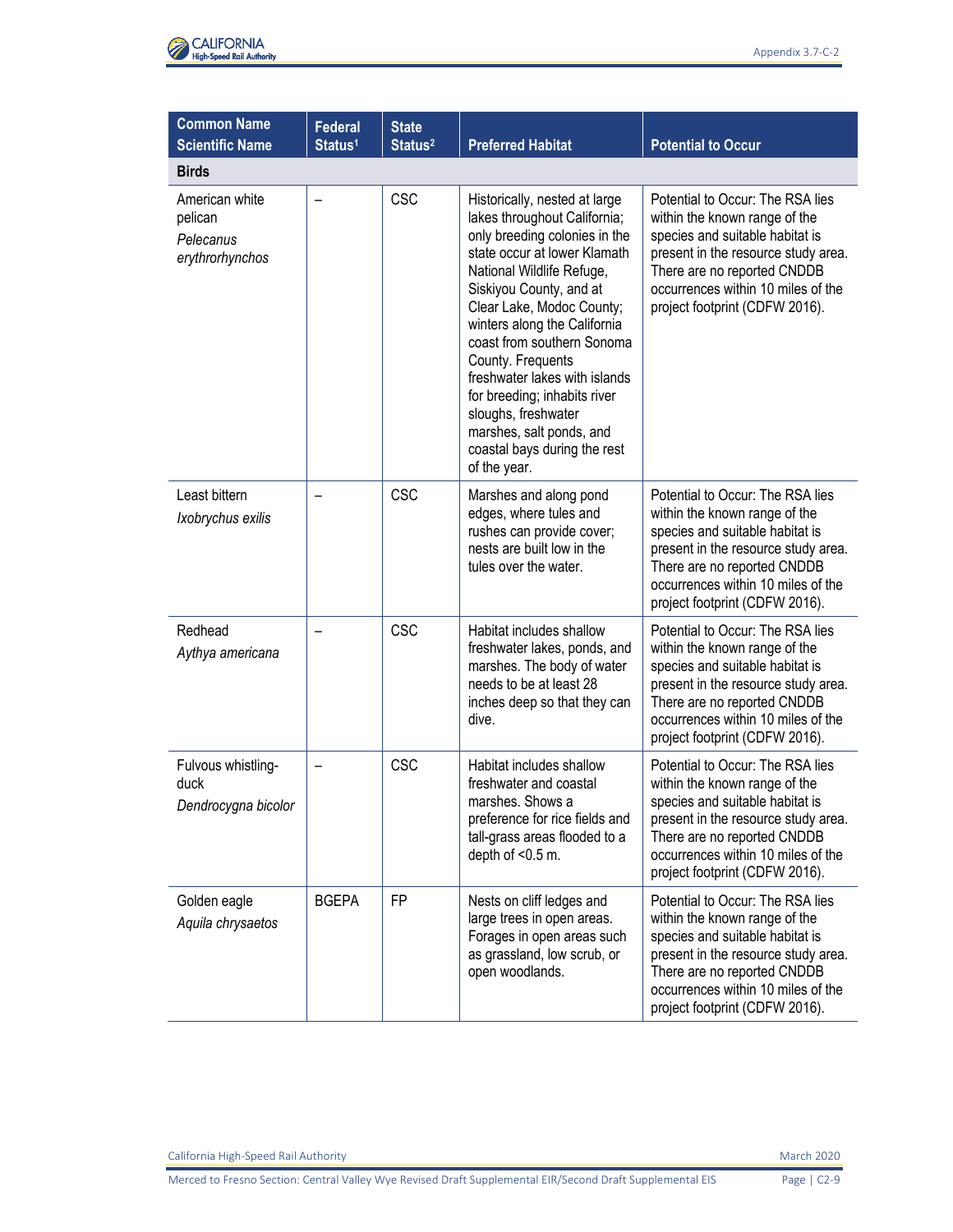

| <b>Common Name</b><br><b>Scientific Name</b>                          | <b>Federal</b><br>Status <sup>1</sup> | <b>State</b><br>Status <sup>2</sup> | <b>Preferred Habitat</b>                                                                                                                            | <b>Potential to Occur</b>                                                                                                                                                                                                                                                                                                                           |
|-----------------------------------------------------------------------|---------------------------------------|-------------------------------------|-----------------------------------------------------------------------------------------------------------------------------------------------------|-----------------------------------------------------------------------------------------------------------------------------------------------------------------------------------------------------------------------------------------------------------------------------------------------------------------------------------------------------|
| Swainson's hawk<br>Buteo swainsoni                                    |                                       | <b>ST</b>                           | Nests in larger trees<br>adjacent to grasslands and<br>agricultural fields where it<br>forages.                                                     | Potential to Occur: The RSA lies<br>within the known range of the<br>species and suitable habitat is<br>present in the resource study area.<br>There are several reported<br>CNDDB occurrences within project<br>footprint (CDFW 2016) and project<br>biologists observed nesting in the<br>project footprint during the 2015<br>nesting season.    |
| Northern harrier<br>Cirus cyaneus                                     |                                       | <b>CSC</b>                          | Nests on ground in shrubby<br>vegetation, usually near wet<br>areas. Forages in<br>grasslands, wetlands, and<br>other open areas.                   | Potential to Occur: The RSA lies<br>within the known range of the<br>species and suitable habitat is<br>present in the resource study area.<br>There are no reported CNDDB<br>occurrences within 10 miles of the<br>project footprint (CDFW 2016),<br>though the species was observed<br>in the RSA during the 2014<br>reconnaissance field survey. |
| White-tailed kite<br>Elanus leucurus                                  |                                       | <b>FP</b>                           | Open grasslands with<br>scattered trees for nesting<br>and perching. They often<br>nest in trees adjacent to<br>open areas.                         | Potential to Occur: The RSA lies<br>within the known range of the<br>species and suitable habitat is<br>present in the resource study area.<br>There are no reported CNDDB<br>occurrences within 10 miles of the<br>project footprint (CDFW 2016).                                                                                                  |
| American peregrine<br>falcon<br>Falco peregrinus<br>anatum            | Delisted,<br><b>BCC</b>               | E/FP                                | Nests and roosts on<br>protected ledges of high<br>cliffs, preys on birds.                                                                          | Potential to Occur: The RSA lies<br>within the known range of the<br>species and suitable habitat is<br>present in the resource study area.<br>There are no reported CNDDB<br>occurrences within 10 miles of the<br>project footprint (CDFW 2016).                                                                                                  |
| California condor<br>Gymnogyps<br>californianus                       | E                                     | E                                   | Requires large blocks of<br>open savanna, grasslands,<br>and foothill chaparral with<br>large trees, cliffs, and snags<br>for roosting and nesting. | No Potential to Occur: The RSA<br>lies outside of the known range of<br>the species.                                                                                                                                                                                                                                                                |
| California condor<br>*Critical Habitat*<br>Gymnogyps<br>californianus |                                       |                                     |                                                                                                                                                     | No critical habitat for this species<br>occurs in the project footprint.                                                                                                                                                                                                                                                                            |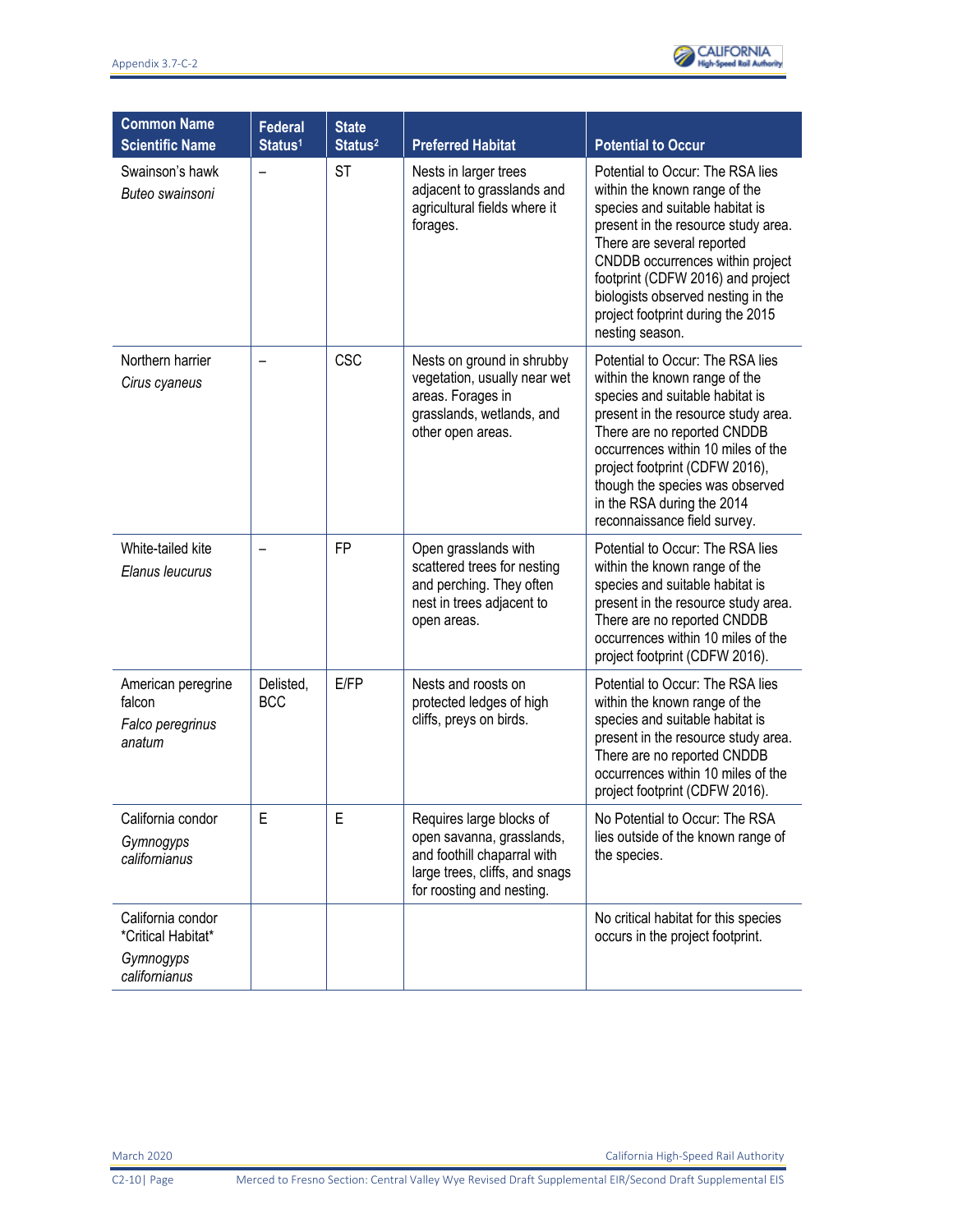

| <b>Common Name</b><br><b>Scientific Name</b>     | <b>Federal</b><br>Status <sup>1</sup> | <b>State</b><br>Status <sup>2</sup> | <b>Preferred Habitat</b>                                                                                                                                                                                                                                                                                                                                                                                                                     | <b>Potential to Occur</b>                                                                                                                                                                                                                                                                                                                          |
|--------------------------------------------------|---------------------------------------|-------------------------------------|----------------------------------------------------------------------------------------------------------------------------------------------------------------------------------------------------------------------------------------------------------------------------------------------------------------------------------------------------------------------------------------------------------------------------------------------|----------------------------------------------------------------------------------------------------------------------------------------------------------------------------------------------------------------------------------------------------------------------------------------------------------------------------------------------------|
| Bald eagle<br><b>Haliaeetus</b><br>leucocephalus | Delisted/B<br>GEPA,<br><b>BCC</b>     | E/FP                                | Ocean shore, lake margins<br>and rivers; mostly nests<br>within 1 mile of water. Nests<br>in large old growth or<br>dominant live trees with open<br>branches, especially<br>ponderosa pine.                                                                                                                                                                                                                                                 | Potential to Occur: The RSA lies<br>within the known range of the<br>species and suitable habitat is<br>present in the resource study area.<br>There are reported CNDDB<br>occurrences within 10 miles of the<br>project footprint, though there are<br>no reported occurrences of this<br>species within the project footprint<br>(CDFW 2016).    |
| Yellow rail<br>Coturnicops<br>noveboracensis     | <b>BCC</b>                            | <b>CSC</b>                          | Historical records of nests in<br>Mono County east of the<br>Sierra Nevada and formerly<br>Marin County on the coast;<br>winter records also on the<br>coast from Humboldt County<br>to Orange County. Utilizes<br>grassy marshes and wet<br>meadows, building well-<br>concealed firm grass cup<br>nests. Especially secretive<br>and seldom seen.                                                                                          | No Potential to Occur: The RSA<br>lies outside of the known range of<br>the species.                                                                                                                                                                                                                                                               |
| <b>Black rail</b><br>Laterallus<br>jamaicensis   | <b>BCC</b>                            | T/FP                                | Permanent resident in the<br>San Francisco Bay and east-<br>ward through the Delta into<br>Placer, Sacramento, and<br>San Joaquin Counties; small<br>populations in Marin, Santa<br>Cruz, San Luis Obispo,<br>Orange, Riverside, and<br>Imperial Counties. Uses<br>matted dead marsh grasses<br>and thick plant stands for<br>cover and concealment.<br>Builds cup nest of loose<br>grasses on ground.<br>Secretive and very rarely<br>seen. | No Potential to Occur: The RSA<br>lies outside of the known range of<br>the species.                                                                                                                                                                                                                                                               |
| Lesser sandhill crane<br>Grus canadensis         | --                                    | <b>CSC</b>                          | Forages on waste seed and<br>other grains on agricultural<br>fields. Also consumes<br>invertebrates and small<br>vertebrates. Winter visitors<br>only in the Central Valley.                                                                                                                                                                                                                                                                 | Potential to Occur: The RSA lies<br>within the known range of the<br>species and suitable habitat is<br>present in the resource study area.<br>There are no reported CNDDB<br>occurrences within 10 miles of the<br>project footprint (CDFW 2016),<br>though the species was observed<br>in the RSA during the 2014<br>reconnaissance field survey |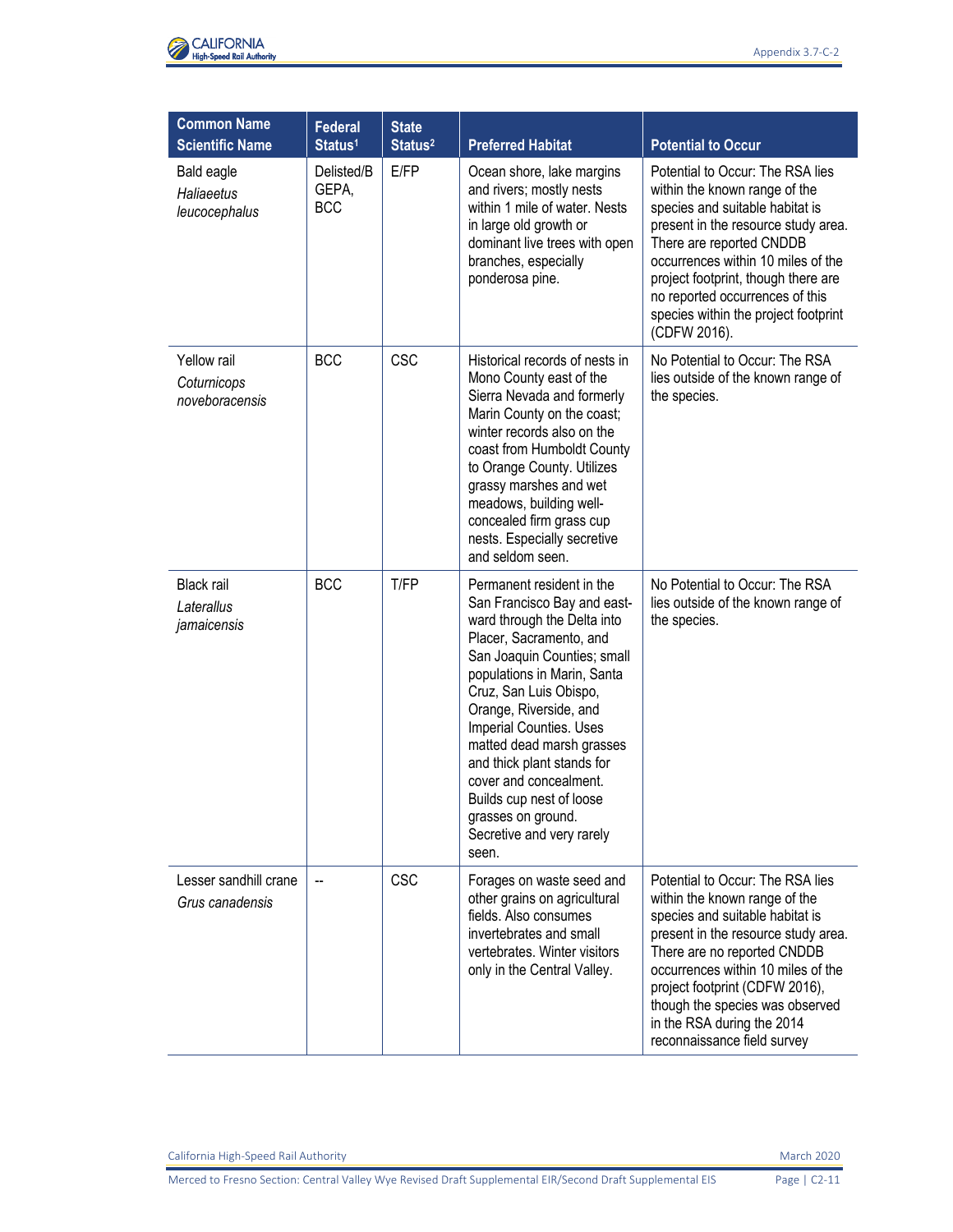

| <b>Common Name</b><br><b>Scientific Name</b>           | <b>Federal</b><br>Status <sup>1</sup> | <b>State</b><br>Status <sup>2</sup> | <b>Preferred Habitat</b>                                                                                                                                                                                                                                                                                                          | <b>Potential to Occur</b>                                                                                                                                                                                                                                                                                                                           |
|--------------------------------------------------------|---------------------------------------|-------------------------------------|-----------------------------------------------------------------------------------------------------------------------------------------------------------------------------------------------------------------------------------------------------------------------------------------------------------------------------------|-----------------------------------------------------------------------------------------------------------------------------------------------------------------------------------------------------------------------------------------------------------------------------------------------------------------------------------------------------|
| Greater sandhill<br>crane<br>Grus canadensis<br>tabida | —                                     | T/FP                                | Forages on waste seed and<br>other grains on agricultural<br>fields. Also consumes<br>invertebrates and small<br>vertebrates. Winter visitors<br>only in the Central Valley.                                                                                                                                                      | Potential to Occur: The RSA lies<br>within the known range of the<br>species and suitable habitat is<br>present in the resource study area.<br>There are no reported CNDDB<br>occurrences within 10 miles of the<br>project footprint (CDFW 2016),<br>though the species was observed<br>in the RSA during the 2014<br>reconnaissance field survey. |
| Long-billed curlew<br><b>Numenius</b><br>americanus    | <b>BCC</b>                            | $\overline{\phantom{0}}$            | Nests in northeastern<br>California in Modoc,<br>Siskiyou, and Lassen<br>Counties. Winters along the<br>coast and in interior valleys<br>west of Sierra Nevada;<br>during migration frequents<br>lake and river shores.<br>mudflats, salt marshes, and<br>sandy beaches. Uses a<br>grass-lined nest in a hollow<br>on the ground. | Potential to Occur: The RSA lies<br>within the known range of the<br>species and suitable habitat is<br>present in the resource study area.<br>There are no reported CNDDB<br>occurrences within 10 miles of the<br>project footprint (CDFW 2016).                                                                                                  |
| Whimbrel<br>Numenius phaeopus                          | <b>BCC</b>                            |                                     | Breeds in Arctic tundra in<br>Alaska and Canada,<br>especially near coast; uses<br>coastal salt meadows,<br>mudflats, and grassy<br>shoreline slopes during<br>migration. Winters in central<br>and southern California.<br>Nests in clumps of moss or<br>grassy depressions on the<br>ground.                                    | Potential to Occur: The RSA lies<br>within the known range of the<br>species and suitable habitat is<br>present in the resource study area.<br>There are no reported CNDDB<br>occurrences within 10 miles of the<br>project footprint (CDFW 2016).                                                                                                  |
| Red knot<br>Calidris canutus<br>roselaari              | <b>BCC</b>                            |                                     | Breeds in Siberia and<br>northwestern Alaska and<br>winters in Florida, Panama,<br>and Venezuela. Nests on<br>wet, low tundra to dry slopes<br>and ridges. Common locally<br>along sandy beaches and<br>occasionally in the Central<br>Valley during migration.<br>Does not nest in California.                                   | Potential to Occur: The RSA lies<br>within the known range of the<br>species and suitable habitat is<br>present in the resource study area.<br>There are no reported CNDDB<br>occurrences within 10 miles of the<br>project footprint (CDFW 2016).                                                                                                  |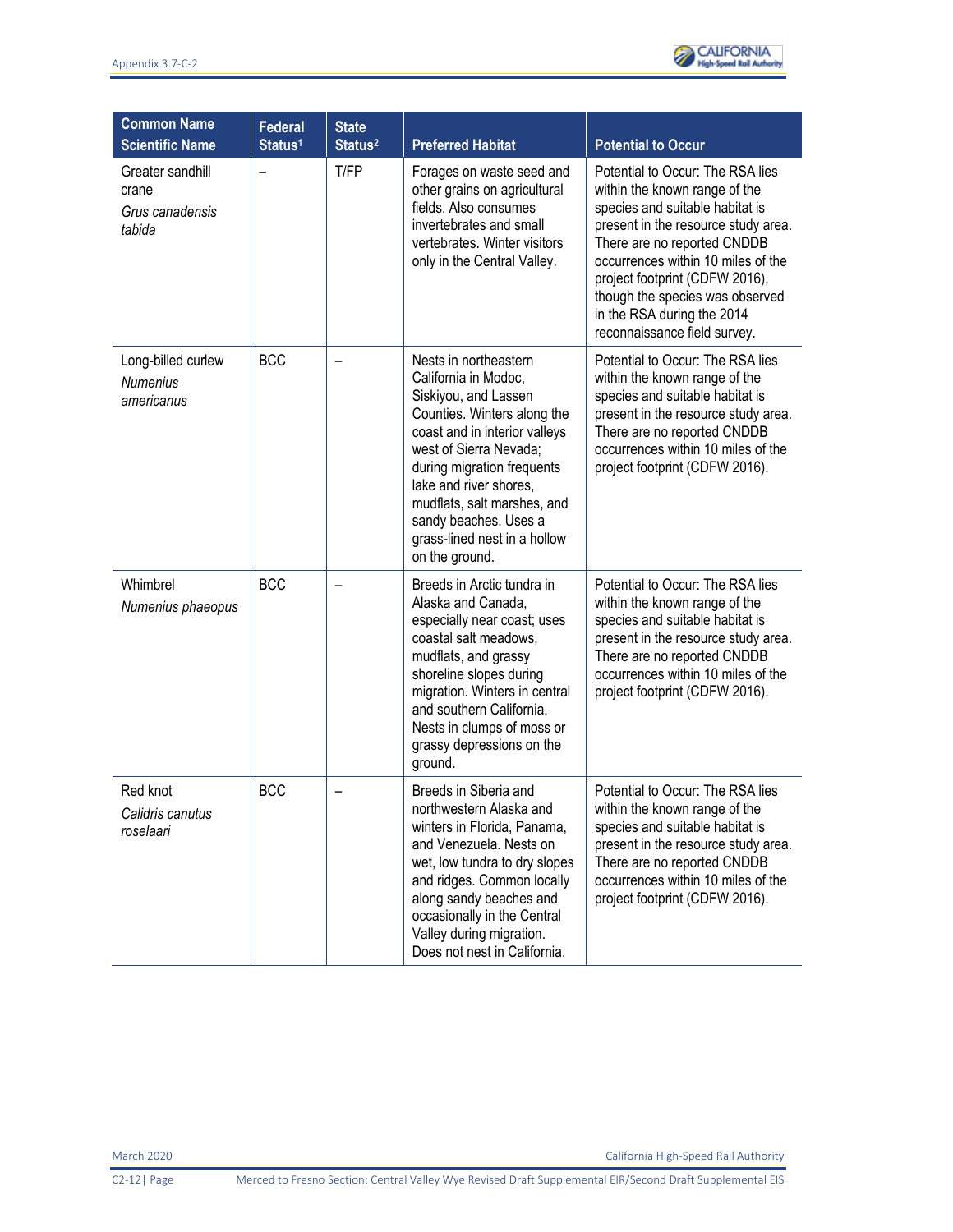

| <b>Common Name</b><br><b>Scientific Name</b>                                         | <b>Federal</b><br>Status <sup>1</sup> | <b>State</b><br>Status <sup>2</sup> | <b>Preferred Habitat</b>                                                                                                                                                                                                                                                                                                                                                                                                                | <b>Potential to Occur</b>                                                                                                                                                                                                                                                                                                                       |
|--------------------------------------------------------------------------------------|---------------------------------------|-------------------------------------|-----------------------------------------------------------------------------------------------------------------------------------------------------------------------------------------------------------------------------------------------------------------------------------------------------------------------------------------------------------------------------------------------------------------------------------------|-------------------------------------------------------------------------------------------------------------------------------------------------------------------------------------------------------------------------------------------------------------------------------------------------------------------------------------------------|
| Western snowy<br>plover (inland<br>population)<br>Charadrius<br>alexandrines nivosus | T                                     | <b>CSC</b>                          | Occurs year round in<br>California. Inhabits beaches,<br>dry mud or salt flats, sandy<br>shores of rivers, lakes, and<br>ponds. Nests primarily on<br>coastal beaches, but known<br>to nest in the Central Valley.<br>Breeds in loose colonies.<br>Federal listing applies only to<br>the Pacific coastal<br>population. CDFG "Species<br>of Special Concern"<br>designation refers to both the<br>coastal and interior<br>populations. | Potential to Occur: The RSA lies<br>within the known range of the<br>species and suitable habitat is<br>present in the resource study area.<br>There are no reported CNDDB<br>occurrences within 10 miles of the<br>project footprint (CDFW 2016).                                                                                              |
| Mountain plover<br>Charadrius<br>montanus                                            | <b>PT</b>                             | <b>CSC</b>                          | Does not breed in California;<br>winters in the Central Valley<br>south of Yuba County, along<br>the coast in parts of San Luis<br>Obispo, Santa Barbara,<br>Ventura, and San Diego<br>Counties; parts of Imperial,<br>Riverside, Kern, and Los<br>Angeles Counties                                                                                                                                                                     | Potential to Occur: The RSA lies<br>within the known range of the<br>species and suitable habitat is<br>present in the resource study area.<br>There are reported CNDDB<br>occurrences within 10 miles of the<br>project footprint, though there are<br>no reported occurrences of this<br>species within the project footprint<br>(CDFW 2016). |
| <b>Black tern Chlidonias</b><br>niger                                                |                                       | CSC                                 | Spring and summer resident<br>of the Central Valley, Salton<br>Sea, and northeastern<br>California where suitable<br>emergent wetlands occur.<br>Occurs in freshwater<br>wetlands, lakes, ponds,<br>moist grasslands, and<br>agricultural fields; feeds<br>mainly on fish and<br>invertebrates while hovering<br>over water.                                                                                                            | Potential to Occur: The RSA lies<br>within the known range of the<br>species and suitable habitat is<br>present in the resource study area.<br>There are no reported CNDDB<br>occurrences within 10 miles of the<br>project footprint.                                                                                                          |
| Short-billed<br>dowitcher<br>Limnodromus<br>griseus                                  | <b>BCC</b>                            |                                     | Breeds in southern Alaska<br>and parts of Canada and<br>winters along coast from<br>California and Virginia<br>southward. Nests on moist<br>tundra or beside forest pools;<br>visits mudflats, creeks, salt<br>marshes, and tidal estuaries<br>during migration and in<br>winter. Nest is a depression<br>on the ground lined with<br>grass and moss.                                                                                   | No Potential to Occur: The RSA<br>lies outside of the known range of<br>the species.                                                                                                                                                                                                                                                            |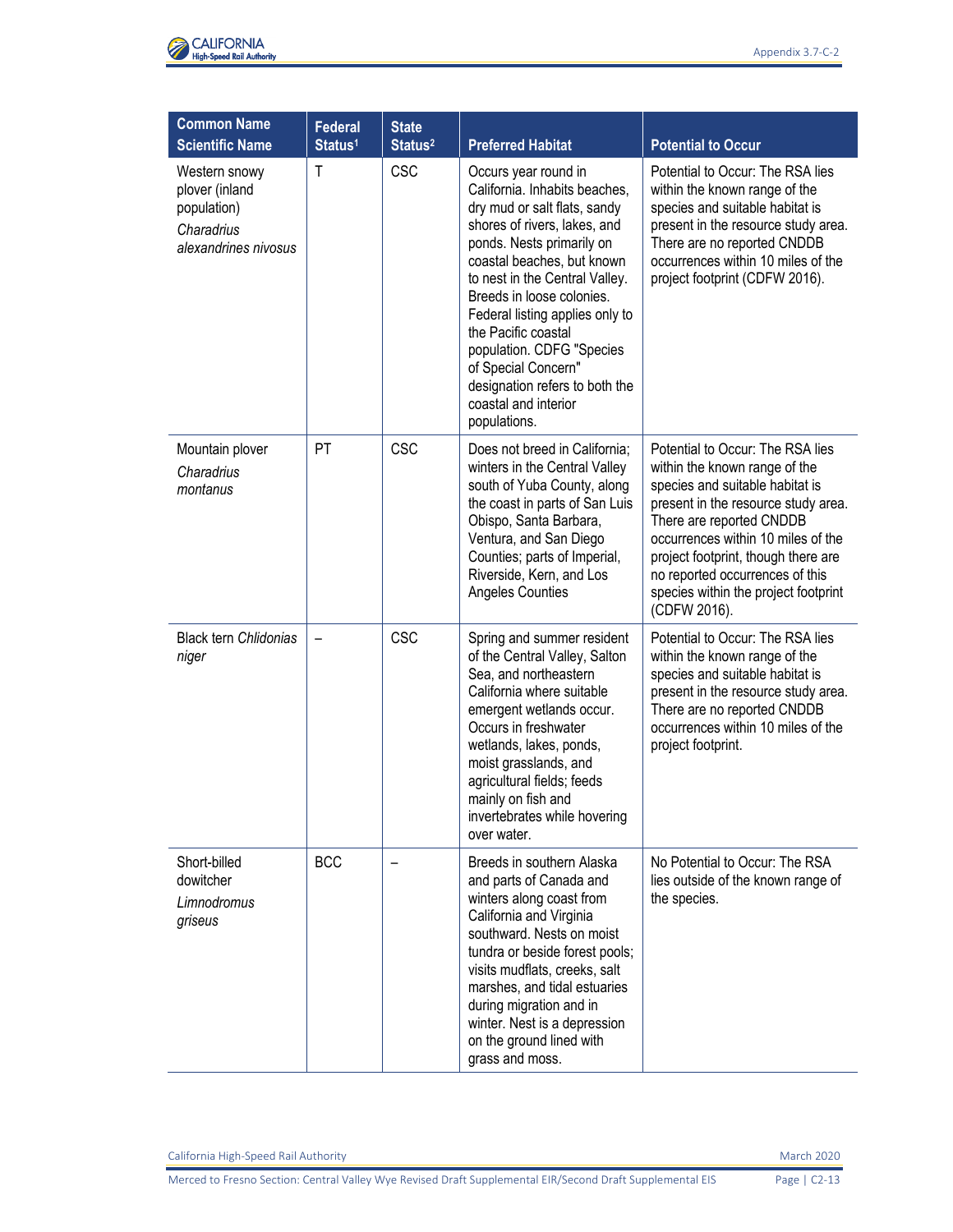

| <b>Common Name</b><br><b>Scientific Name</b>                              | <b>Federal</b><br>Status <sup>1</sup> | <b>State</b><br>Status <sup>2</sup> | <b>Preferred Habitat</b>                                                                                                                                                                                                                                                                                                                                                                                                                             | <b>Potential to Occur</b>                                                                                                                                                                                                                                                                                                                                                                                                            |
|---------------------------------------------------------------------------|---------------------------------------|-------------------------------------|------------------------------------------------------------------------------------------------------------------------------------------------------------------------------------------------------------------------------------------------------------------------------------------------------------------------------------------------------------------------------------------------------------------------------------------------------|--------------------------------------------------------------------------------------------------------------------------------------------------------------------------------------------------------------------------------------------------------------------------------------------------------------------------------------------------------------------------------------------------------------------------------------|
| Marbled godwit<br>Limosa fedoa                                            | <b>BCC</b>                            |                                     | Breeds on the central plains<br>from Saskatchewan to<br>Minnesota and winters on<br>coasts from California and<br>Virginia southward and along<br>Gulf Coast. Nests on grassy<br>plains; visits salt marshes,<br>tidal creeks, mudflats, and<br>sea beaches on migration.<br>Creates a nest in a slight<br>depression lined with grass<br>on the ground and nests in<br>loose colonies.                                                              | No Potential to Occur: The RSA<br>lies outside of the known range of<br>the species.                                                                                                                                                                                                                                                                                                                                                 |
| Xantu's murrelet<br>Synthiloramphus<br>hypoleucus                         | C, BCC                                | $\mathsf{T}$                        | Breeds on offshore islands of<br>Baja California and southern<br>California; occasionally<br>wanders north to Vancouver<br>Island. An ocean-going<br>species; nests in colonies on<br>rocky sea islands, laying its<br>eggs among boulders or in<br>crevices off of island<br>beaches.                                                                                                                                                               | No Potential to Occur: The RSA<br>lies outside of the known range of<br>the species.                                                                                                                                                                                                                                                                                                                                                 |
| Western yellow-billed<br>cuckoo<br>Coccyzus<br>americanus<br>occidentalis | C, BCC                                | E                                   | Occurs year round in<br>California range. Inhabits<br>beaches, dry mud or salt<br>flats, sandy shores of rivers,<br>lakes, and ponds. Nests<br>primarily on coastal beaches,<br>but known to nest in the<br>Central Valley. Breeds in<br>loose colonies. Federal<br>listing applies only to the<br>Pacific coastal population.<br><b>CDFG "Species of Special</b><br>Concern" designation refers<br>to both the coastal and<br>interior populations. | No Potential to Occur: The habitat<br>study area lies within the historical<br>range of the western yellow-billed<br>cuckoo; however, the current<br>distribution of the species in the<br>Central Valley is primarily<br>restricted to isolated breeding<br>populations along the Sacramento<br>River and in the upper Kern River<br>watershed; the habitat study area<br>lies outside of the species'<br>currently accepted range. |
| Short-eared owl<br>Asio flammeus                                          |                                       | <b>CSC</b>                          | Freshwater and salt<br>marshes, lowland meadows,<br>and irrigated alfalfa fields;<br>needs dense tules or tall<br>grass for nesting and<br>daytime roosts.                                                                                                                                                                                                                                                                                           | Potential to Occur: The RSA lies<br>within the known range of the<br>species and suitable habitat is<br>present in the resource study area.<br>There are no reported CNDDB<br>occurrences within 10 miles of the<br>project footprint (CDFW 2016).                                                                                                                                                                                   |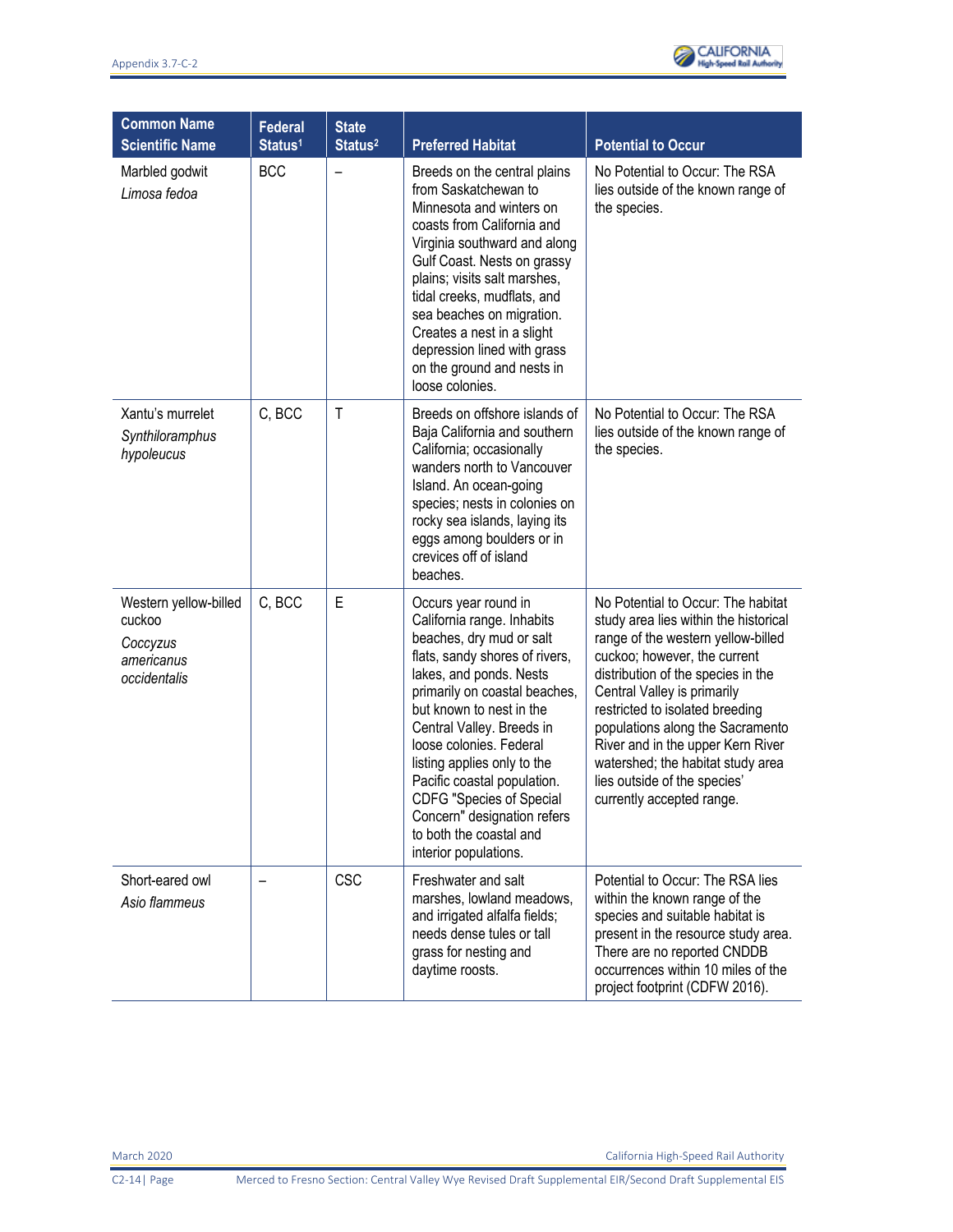

| <b>Common Name</b><br><b>Scientific Name</b>                | <b>Federal</b><br>Status <sup>1</sup> | <b>State</b><br>Status <sup>2</sup> | <b>Preferred Habitat</b>                                                                                                                                                                                                                                                                                                                                                                                         | <b>Potential to Occur</b>                                                                                                                                                                                                                                                                                                                       |
|-------------------------------------------------------------|---------------------------------------|-------------------------------------|------------------------------------------------------------------------------------------------------------------------------------------------------------------------------------------------------------------------------------------------------------------------------------------------------------------------------------------------------------------------------------------------------------------|-------------------------------------------------------------------------------------------------------------------------------------------------------------------------------------------------------------------------------------------------------------------------------------------------------------------------------------------------|
| Long-eared owl<br>Asio otus                                 | $\overline{\phantom{0}}$              | <b>CSC</b>                          | Nests in abandoned crow,<br>hawk, or magpie nests,<br>usually in dense riparian<br>stands of willows,<br>cottonwoods, live oaks, or<br>conifers.                                                                                                                                                                                                                                                                 | Potential to Occur: The RSA lies<br>within the known range of the<br>species and suitable habitat is<br>present in the resource study area.<br>There are no reported CNDDB<br>occurrences within 10 miles of the<br>project footprint (CDFW 2016)                                                                                               |
| Western burrowing<br>owl<br>Athene cunicularia              | <b>BCC</b>                            | CSC                                 | Nests and winters in<br>grassland and sparse<br>shrubland habitats<br>throughout California; also<br>can be found in habitats<br>disturbed by human activity;<br>uses abandoned burrows of<br>burrowing mammals for<br>shelter and nest sites.                                                                                                                                                                   | Potential to Occur: The RSA lies<br>within the known range of the<br>species and suitable habitat is<br>present in the resource study area.<br>There are reported CNDDB<br>occurrences within 10 miles of the<br>project footprint, though there are<br>no reported occurrences of this<br>species within the project footprint<br>(CDFW 2016). |
| Flammulated owl<br>Otus flammeolus                          | <b>BCC</b>                            |                                     | Breeds in southern British<br>Columbia south to southern<br>California, Arizona, New<br>Mexico, and western Texas.<br>Winters south of United<br>States. Inhabits coniferous<br>woodlands and forest edges<br>in the Northwest and dry<br>ponderosa pine woods in the<br>Southwest. Nests in a tree<br>hollow or deserted<br>woodpecker hole.                                                                    | No Potential to Occur: The RSA<br>lies outside of the known range of<br>the species.                                                                                                                                                                                                                                                            |
| Spotted owl<br><b>Strix</b><br>occidentalisoccident<br>alis | <b>BCC</b>                            | <b>CSC</b>                          | Occurs throughout its historic<br>range in California,<br>extending along the west<br>side of the Sierra Nevada,<br>some eastern Sierra<br>portions, areas of the central<br>Coast range, and in all major<br>mountains of southern<br>California. Inhabits old-<br>growth coniferous forests<br>and densely wooded<br>canyons. Nests in a natural<br>tree or canyon wall cavity or<br>an abandoned hawk's nest. | No Potential to Occur: The RSA<br>lies outside of the known range of<br>the species.                                                                                                                                                                                                                                                            |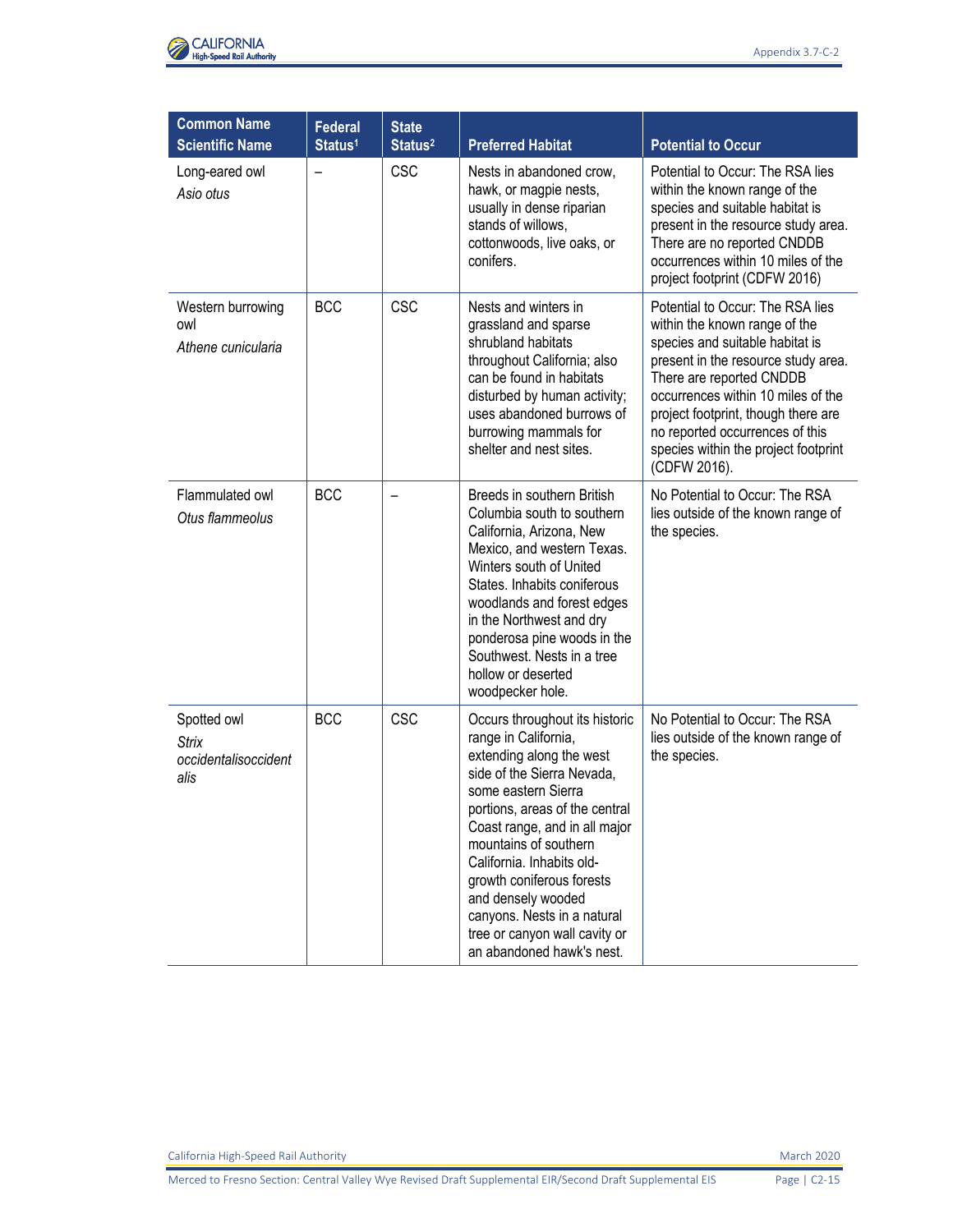

| <b>Common Name</b><br><b>Scientific Name</b>        | <b>Federal</b><br>Status <sup>1</sup> | <b>State</b><br>Status <sup>2</sup> | <b>Preferred Habitat</b>                                                                                                                                                                                                                                                                                                                                                                                      | <b>Potential to Occur</b>                                                                                                                                                                                                                          |
|-----------------------------------------------------|---------------------------------------|-------------------------------------|---------------------------------------------------------------------------------------------------------------------------------------------------------------------------------------------------------------------------------------------------------------------------------------------------------------------------------------------------------------------------------------------------------------|----------------------------------------------------------------------------------------------------------------------------------------------------------------------------------------------------------------------------------------------------|
| Costa's hummingbird<br>Calypte costae               | <b>BCC</b>                            |                                     | Primarily found in southern<br>California but may nest<br>locally along the western<br>edge of the San Joaquin<br>Valley. Found in shrub<br>habitats and areas with<br>trees. Nest is a delicately<br>woven cup, with leaves or<br>lichens fastened to the<br>outside, built low on a<br>protected branch of a bush<br>or small tree.                                                                         | Potential to Occur: The RSA lies<br>within the known range of the<br>species and suitable habitat is<br>present in the resource study area.<br>There are no reported CNDDB<br>occurrences within 10 miles of the<br>project footprint (CDFW 2016). |
| Allen's hummingbird<br>Selasphorus sasin            | <b>BCC</b>                            |                                     | Breeds along coast from<br>southern Oregon to southern<br>California and is a resident of<br>southern California. Also<br>winters in Mexico. Prefers<br>coastal chaparral, brushland,<br>and edges of redwood<br>forests. Nest is a tightly<br>woven cup placed on a<br>sheltered branch.                                                                                                                     | No Potential to Occur: The RSA<br>lies outside of the known range of<br>the species.                                                                                                                                                               |
| Lewis's woodpecker<br>Melanerpes lewis              | <b>BCC</b>                            |                                     | Breeds in central California.<br>Winters from southern British<br>Columbia and Oregon to<br>Colorado and south to<br>northern Mexico; wanders<br>east to the Great Plains.<br>Prefers open pine-oak<br>woodlands, oak or<br>cottonwood groves in<br>grasslands, ponderosa pine<br>country. Forms loose<br>colonies nesting in cavities of<br>dead stumps or tree limbs,<br>often at a considerable<br>height. | No Potential to Occur: The RSA<br>lies outside of the known range of<br>the species.                                                                                                                                                               |
| White-headed<br>woodpecker<br>Picoides albolarvatus | <b>BCC</b>                            |                                     | Resident from extreme<br>south-central British<br>Columbia, northeastern<br>Washington, and Idaho,<br>south to southern California<br>and western Nevada. Prefers<br>ponderosa pine belts of the<br>mountains; also in subalpine<br>belts of firs. Nest cavities are<br>in a pine stub or snag, often<br>close to the ground.                                                                                 | No Potential to Occur: The RSA<br>lies outside of the known range of<br>the species.                                                                                                                                                               |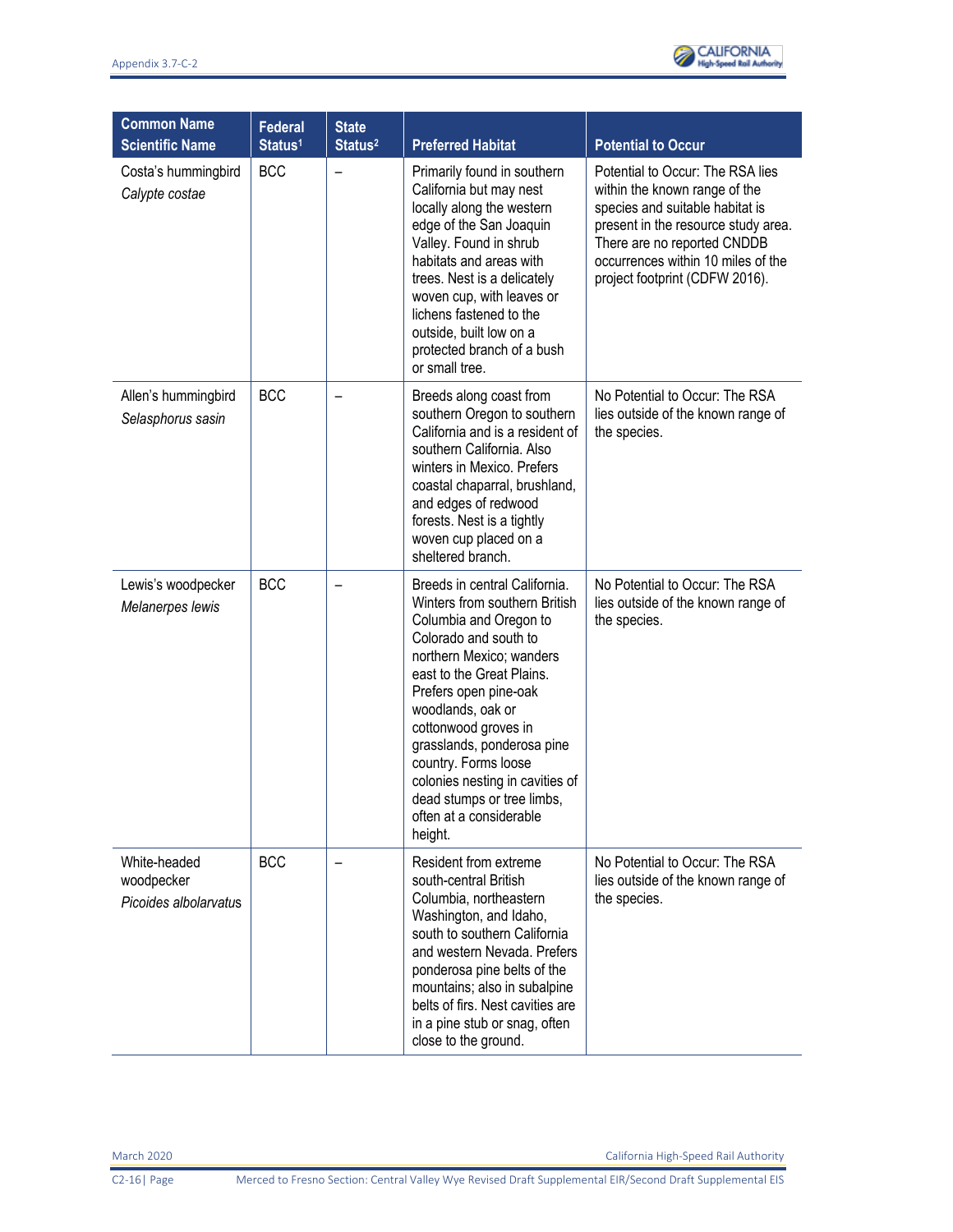

| <b>Common Name</b><br><b>Scientific Name</b> | <b>Federal</b><br>Status <sup>1</sup> | <b>State</b><br>Status <sup>2</sup> | <b>Preferred Habitat</b>                                                                                                                                                                                                                                                  | <b>Potential to Occur</b>                                                                                                                                                                                                                                                                                                                                                                                                                                                                                                                                                                                                           |
|----------------------------------------------|---------------------------------------|-------------------------------------|---------------------------------------------------------------------------------------------------------------------------------------------------------------------------------------------------------------------------------------------------------------------------|-------------------------------------------------------------------------------------------------------------------------------------------------------------------------------------------------------------------------------------------------------------------------------------------------------------------------------------------------------------------------------------------------------------------------------------------------------------------------------------------------------------------------------------------------------------------------------------------------------------------------------------|
| Nuttall's woodpecker<br>Picoides nuttallii   | <b>BCC</b>                            | $\overline{\phantom{0}}$            | Resident from northern<br>California to Baja California.<br>Prefers canyon scrub oaks,<br>oak woodlands, and<br>streamside growth. Nests in<br>holes excavated in a thin<br>dead branch of an oak or<br>cottonwood, or even a large,<br>thick-stemmed elderberry<br>bush. | Potential to Occur: The RSA lies<br>within the known range of the<br>species and suitable habitat is<br>present in the resource study area.                                                                                                                                                                                                                                                                                                                                                                                                                                                                                         |
| Loggerhead shrike<br>Lanius Iudovicianus     | <b>BCC</b>                            | <b>CSC</b>                          | Breeds and forages in open<br>habitats interspersed with<br>shrubs and small trees,<br>including disturbed habitats.                                                                                                                                                      | Potential to Occur: The RSA lies<br>within the known range of the<br>species and suitable habitat is<br>present in the resource study area.<br>There are no reported CNDDB<br>occurrences within 10 miles of the<br>project footprint (CDFW 2016),<br>though the species was observed<br>in the RSA during the 2014<br>reconnaissance field survey<br>footprint.                                                                                                                                                                                                                                                                    |
| Least bell's vireo<br>Vireo bellii pusillus  | E                                     | E                                   | Riparian thickets either near<br>water or in dry portions of<br>river bottoms; nests along<br>margins of bushes and<br>forages low to the ground.                                                                                                                         | Potential to Occur: The habitat<br>study area lies within the historical<br>range of the least bell's vireo;<br>however, the current distribution of<br>the species is primarily restricted<br>to riverine systems in southern<br>California; The species was<br>extirpated from the Central Valley<br>in the 1940's. However, in 2005, a<br>breeding pair was observed in the<br>San Joaquin Wildlife Refuge.<br>There is potential for this species<br>to nest in the habitat study area in<br>the future. There are no CNDDB<br>reported occurrences of this<br>species within 10 miles of the<br>project footprint (CDFW 2016). |
| Yellow-billed magpie<br>Pica nuttalli        | <b>BCC</b>                            |                                     | Resident in California's<br>Central Valley and adjacent<br>foothills. Common in oak<br>savannas, oak woods,<br>riverside growth, ranches,<br>and suburbs. Nests in<br>colonies in tall trees with<br>dense foliage and builds<br>nests of twigs and sticks.               | Potential to Occur: The RSA lies<br>within the known range of the<br>species and suitable habitat is<br>present in the resource study area.<br>There are no reported CNDDB<br>occurrences within 10 miles of the<br>project footprint (CDFW 2016                                                                                                                                                                                                                                                                                                                                                                                    |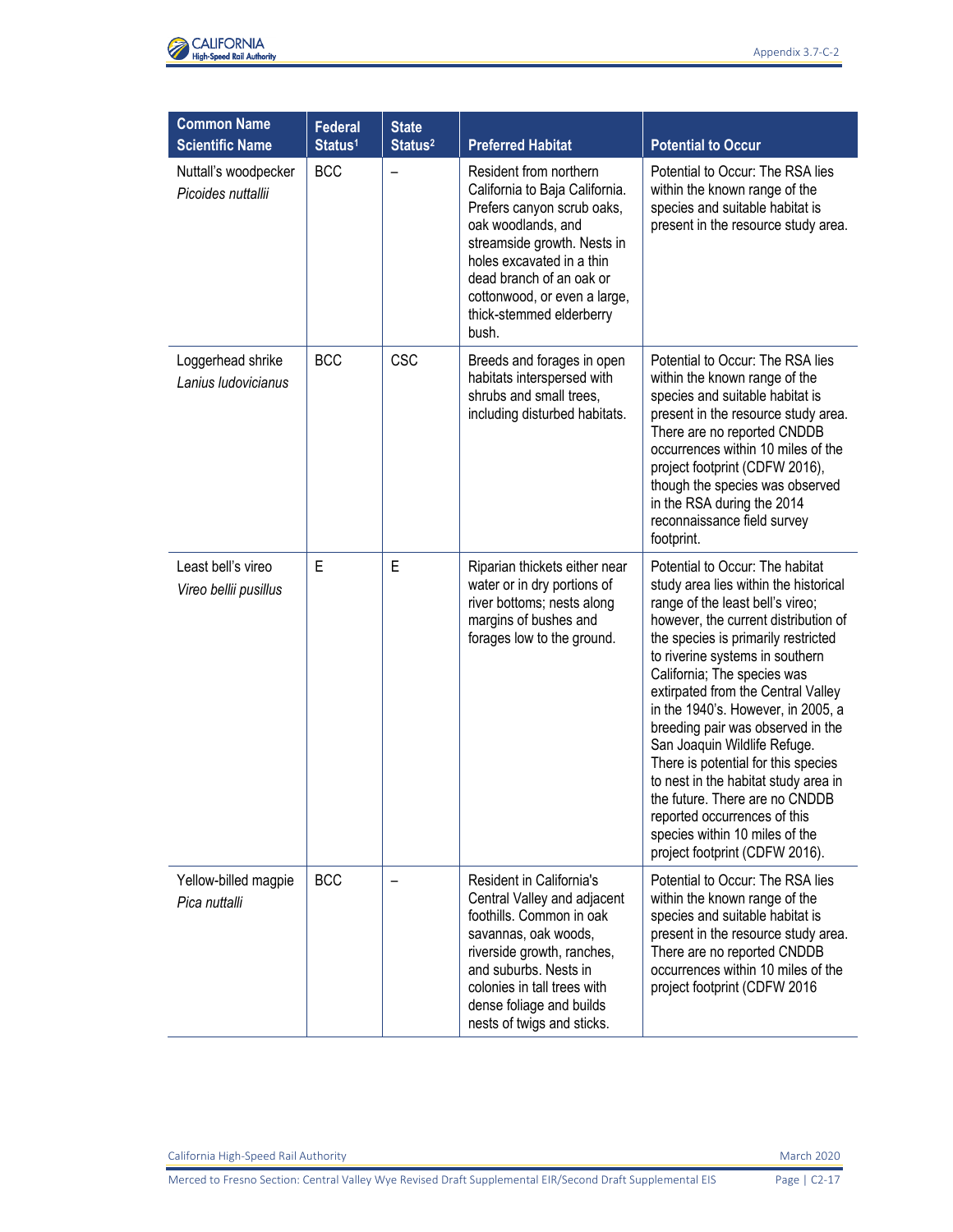

| <b>Common Name</b><br><b>Scientific Name</b>      | <b>Federal</b><br>Status <sup>1</sup> | <b>State</b><br>Status <sup>2</sup> | <b>Preferred Habitat</b>                                                                                                                                                                                                                                           | <b>Potential to Occur</b>                                                                                                                                                                                                                          |
|---------------------------------------------------|---------------------------------------|-------------------------------------|--------------------------------------------------------------------------------------------------------------------------------------------------------------------------------------------------------------------------------------------------------------------|----------------------------------------------------------------------------------------------------------------------------------------------------------------------------------------------------------------------------------------------------|
| Purple martin<br>Progne subis                     |                                       | <b>CSC</b>                          | Nests in abandoned<br>woodpecker holes in oaks,<br>cottonwoods, and other<br>deciduous trees in a variety<br>of wooded and riparian<br>habitats. Also nests in<br>vertical drainage holes under<br>elevated freeways and<br>highway bridges.                       | Potential to Occur: The RSA lies<br>within the known range of the<br>species and suitable habitat is<br>present in the resource study area.<br>There are no reported CNDDB<br>occurrences within 10 miles of the<br>project footprint (CDFW 2016). |
| Oak titmouse<br>Baeolophus<br>inornatus           | <b>BCC</b>                            |                                     | Resident from southern<br>Oregon south to Baja<br>California. Prefers live oaks<br>and deciduous growths of all<br>kinds. Nests in tree cavities.<br>fence post holes, or crevices<br>of old buildings. Nest is<br>composed of grasses, fur,<br>and some feathers. | Potential to Occur: The RSA lies<br>within the known range of the<br>species and suitable habitat is<br>present in the resource study area.                                                                                                        |
| Cactus wren<br>Campylorhynchus<br>brunneicapillus | <b>BCC</b>                            |                                     | Resident in southern<br>California. Prefers desert<br>thickets and cacti. Nest is a<br>mass of fine grass and straw<br>with a side entrance, lined<br>with feathers and hair and<br>placed in the top of a thorny<br>desert shrub or spiny cactus.                 | No Potential to Occur: The RSA<br>lies outside of the known range of<br>the species.                                                                                                                                                               |
| Le Conte's thrasher<br>Toxostoma lecontei         | <b>BCC</b>                            | <b>CSC</b>                          | Permanent resident within<br>California range. Commonly<br>found on very dry and lightly<br>vegetated plains with desert<br>scrub, particularly saltbush<br>and creosote bush. Nests in<br>thick, dense, and thorny<br>desert shrubs or cholla cacti.              | No Potential to Occur: The RSA<br>lies outside of the known range of<br>the species.                                                                                                                                                               |
| Yellow warbler<br>Dendroica petechia<br>brewsteri | <b>BCC</b>                            | CSC                                 | Nests in riparian areas<br>dominated by willows,<br>cottonwoods, sycamores, or<br>alders or in mature<br>chaparral; may also use<br>oaks, conifers, and urban<br>areas near stream courses.                                                                        | Potential to Occur: The RSA lies<br>within the known range of the<br>species and suitable habitat is<br>present in the resource study area.<br>There are no reported CNDDB<br>occurrences within 10 miles of the<br>project footprint (CDFW 2016). |
| Yellow-breasted chat<br>Icteria virens            |                                       | <b>CSC</b>                          | Nests in dense riparian<br>thickets of willow and other<br>brushy tangles, including<br>briars and stream thickets<br>near watercourses.                                                                                                                           | Potential to Occur: The RSA lies<br>within the known range of the<br>species and suitable habitat is<br>present in the resource study area.<br>There are no reported CNDDB<br>occurrences within 10 miles of the<br>project footprint (CDFW 2016). |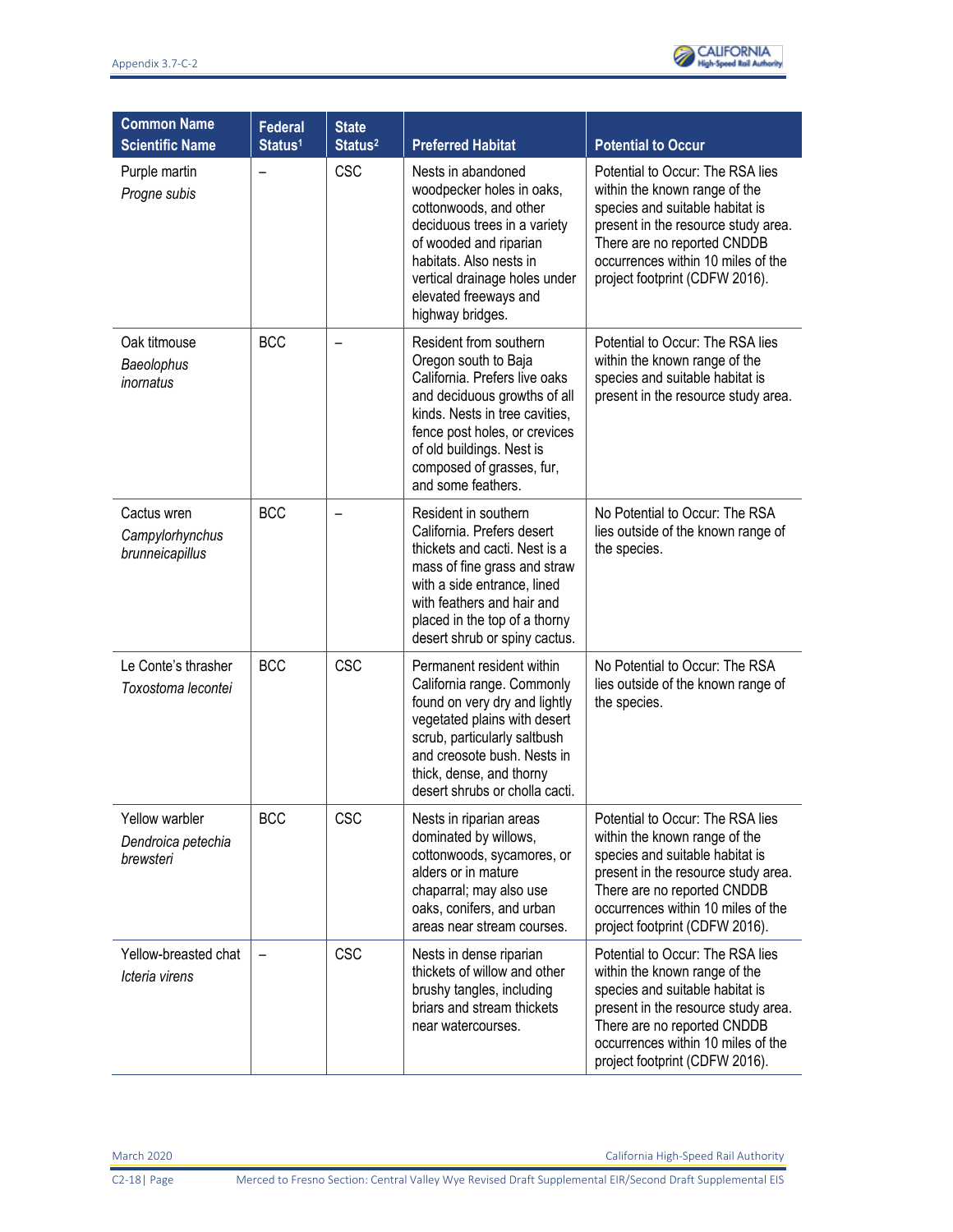

| <b>Common Name</b><br><b>Scientific Name</b>                   | <b>Federal</b><br>Status <sup>1</sup> | <b>State</b><br>Status <sup>2</sup> | <b>Preferred Habitat</b>                                                                                                                                                                                                                                                                                        | <b>Potential to Occur</b>                                                                                                                                                                                                                                                                                                                       |
|----------------------------------------------------------------|---------------------------------------|-------------------------------------|-----------------------------------------------------------------------------------------------------------------------------------------------------------------------------------------------------------------------------------------------------------------------------------------------------------------|-------------------------------------------------------------------------------------------------------------------------------------------------------------------------------------------------------------------------------------------------------------------------------------------------------------------------------------------------|
| Grasshopper<br>sparrow<br>Ammodramus<br>savannarum             | <b>BCC</b>                            | <b>CSC</b>                          | Occurs in dry, dense<br>grasslands, especially those<br>with a variety of grasses and<br>tall forbs and scattered<br>shrubs for singing perches.<br>Nests in slight depressions in<br>dense grasslands.                                                                                                         | Potential to Occur: The RSA lies<br>within the known range of the<br>species and suitable habitat is<br>present in the resource study area.<br>There are no reported CNDDB<br>occurrences within 10 miles of the<br>project footprint (CDFW 2016).                                                                                              |
| Oregon vesper<br>sparrow<br>Pooecetes<br>gramineus affinis     |                                       | <b>CSC</b>                          | Winters in California.<br>Grassland wintering habitat<br>characterized as mainly<br>open ground with little<br>vegetation, or short grass<br>and low annuals, including<br>stubble fields, meadows, and<br>road edges.                                                                                          | Potential to Occur: The RSA lies<br>within the known range of the<br>species and suitable habitat is<br>present in the resource study area.<br>There are no reported CNDDB<br>occurrences within 10 miles of the<br>project footprint (CDFW 2016).                                                                                              |
| Black-chinned<br>sparrow<br>Spizella atrogularis               | <b>BCC</b>                            |                                     | Breeds from central<br>California, southern Nevada,<br>southern Utah, Arizona,<br>southern New Mexico, and<br>western Texas southward<br>and winters along Mexican<br>border. Prefers low, dense<br>chaparral, mountain slopes;<br>and sagebrush. Nest is a<br>grass-lined cup well<br>concealed in a low bush. | No Potential to Occur: The RSA<br>lies outside of the known range of<br>the species.                                                                                                                                                                                                                                                            |
| <b>Tricolored blackbird</b><br>Agelaius tricolor               | $\qquad \qquad -$                     | T                                   | Nests next to open water<br>where there is extensive<br>emergent vegetation,<br>blackberry, or wild rose<br>bushes; frequently forages in<br>grain fields.                                                                                                                                                      | Potential to Occur: The RSA lies<br>within the known range of the<br>species and suitable habitat is<br>present in the resource study area.<br>There are reported CNDDB<br>occurrences within 10 miles of the<br>project footprint, though there are<br>no reported occurrences of this<br>species within the project footprint<br>(CDFW 2016). |
| Yellow-headed<br>blackbird<br>Xanthocephalus<br>xanthocephalus |                                       | <b>CSC</b>                          | Nest over persistent water in<br>freshwater emergent<br>wetlands with dense<br>vegetation adjacent to deep<br>water, and along borders of<br>lake or ponds.                                                                                                                                                     | Potential to Occur: The RSA lies<br>within the known range of the<br>species and suitable habitat is<br>present in the resource study area.<br>There are reported CNDDB<br>occurrences within 10 miles of the<br>project footprint, though there are<br>no reported occurrences of this<br>species within the project footprint<br>(CDFW 2016). |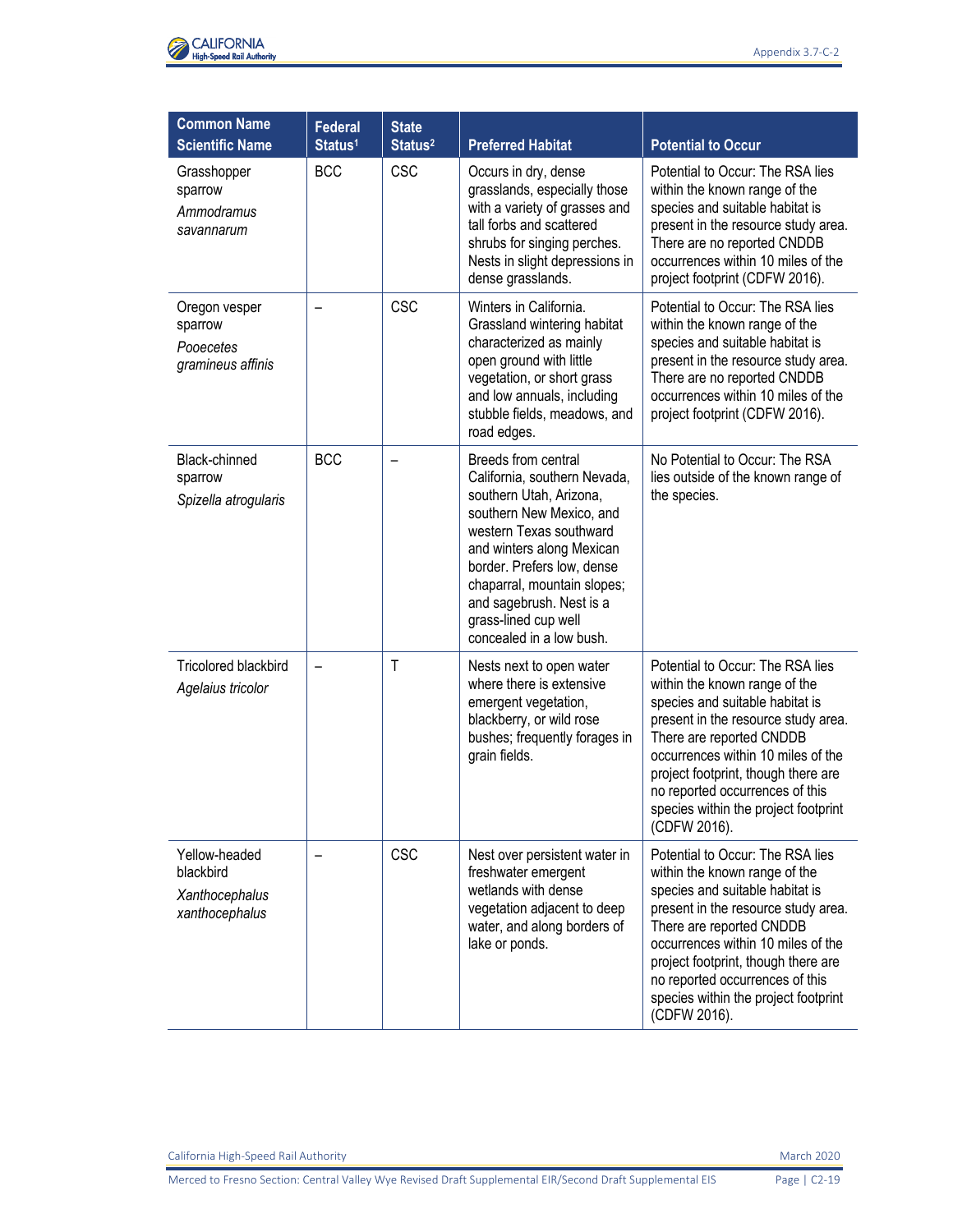| <b>Common Name</b><br><b>Scientific Name</b>                         | <b>Federal</b><br>Status <sup>1</sup> | <b>State</b><br>Status <sup>2</sup> | <b>Preferred Habitat</b>                                                                                                                                                                                                                                                                                       | <b>Potential to Occur</b>                                                                                                                                                                                                                                                                                                                                |
|----------------------------------------------------------------------|---------------------------------------|-------------------------------------|----------------------------------------------------------------------------------------------------------------------------------------------------------------------------------------------------------------------------------------------------------------------------------------------------------------|----------------------------------------------------------------------------------------------------------------------------------------------------------------------------------------------------------------------------------------------------------------------------------------------------------------------------------------------------------|
| Lawrence's goldfinch<br>Carduelis lawrencei                          | <b>BCC</b>                            | $\overline{\phantom{0}}$            | Breeds in central and<br>southern California, west of<br>Sierra Nevada and south into<br>Baja California; winters south<br>and east to extreme western<br>Texas. Prefers dry grassy<br>slopes with weed patches,<br>chaparral, and open<br>woodlands. Nest is a tightly<br>woven cup in a low tree or<br>bush. | Potential to Occur: The RSA lies<br>within the known range of the<br>species and suitable habitat is<br>present in the resource study area.<br>There are no reported CNDDB<br>occurrences within 10 miles of the<br>project footprint (CDFW 2016).                                                                                                       |
| <b>Mammals</b>                                                       |                                       |                                     |                                                                                                                                                                                                                                                                                                                |                                                                                                                                                                                                                                                                                                                                                          |
| Pallid bat<br>Antrozous pallidus                                     |                                       | <b>CSC</b>                          | Forages in open areas of<br>grasslands, shrublands,<br>woodlands, and forests from<br>sea level up through mixed<br>conifers. Roosts in<br>crevasses in trees,<br>structures, and rock.                                                                                                                        | Potential to Occur: The RSA lies<br>within the known range of the<br>species and suitable roosting and<br>foraging habitat is present in the<br>resource study area. There are no<br>reported CNDDB occurrences<br>within 10 miles of the project<br>footprint (CDFW 2016).                                                                              |
| Townsend's big-<br>eared bat<br>Corynorhinus<br>townsendiitownsendii | $\overline{\phantom{0}}$              | CT/CSC                              | Forages in arid areas and<br>open coniferous forests.<br>Roosts in rocky areas with<br>caves or tunnels.                                                                                                                                                                                                       | No Potential to Occur: The habitat<br>study area lies within the known<br>range of the species and but does<br>not contain suitable roosting<br>habitat.                                                                                                                                                                                                 |
| Western mastiff bat<br>Eumops perotis<br>californicus                |                                       | <b>CSC</b>                          | Roosts in crevices in cliff<br>faces, high buildings, and<br>tunnels. Forages in arid,<br>semi-arid habitat -<br>coniferous and deciduous<br>woodlands, coastal scrub,<br>grasslands, chaparral, etc.                                                                                                          | Potential to Occur: The RSA lies<br>within the known range of the<br>species and suitable foraging<br>habitat is present in the resource<br>study area. There are reported<br>CNDDB occurrences within 10<br>miles of the project footprint,<br>though there are no reported<br>occurrences of this species within<br>the project footprint (CDFW 2016). |
| Western red bat<br>Lasiurus blossevillii                             |                                       | <b>CSC</b>                          | Roost primarily in trees,<br>prefers habitat edges and<br>mosaics with trees that are<br>protected above and open<br>below for foraging.                                                                                                                                                                       | Potential to Occur: The RSA lies<br>within the known range of the<br>species and suitable roosting and<br>foraging habitat is present in the<br>resource study area. There are no<br>reported CNDDB occurrences<br>within 10 miles of the project<br>footprint (CDFW 2016).                                                                              |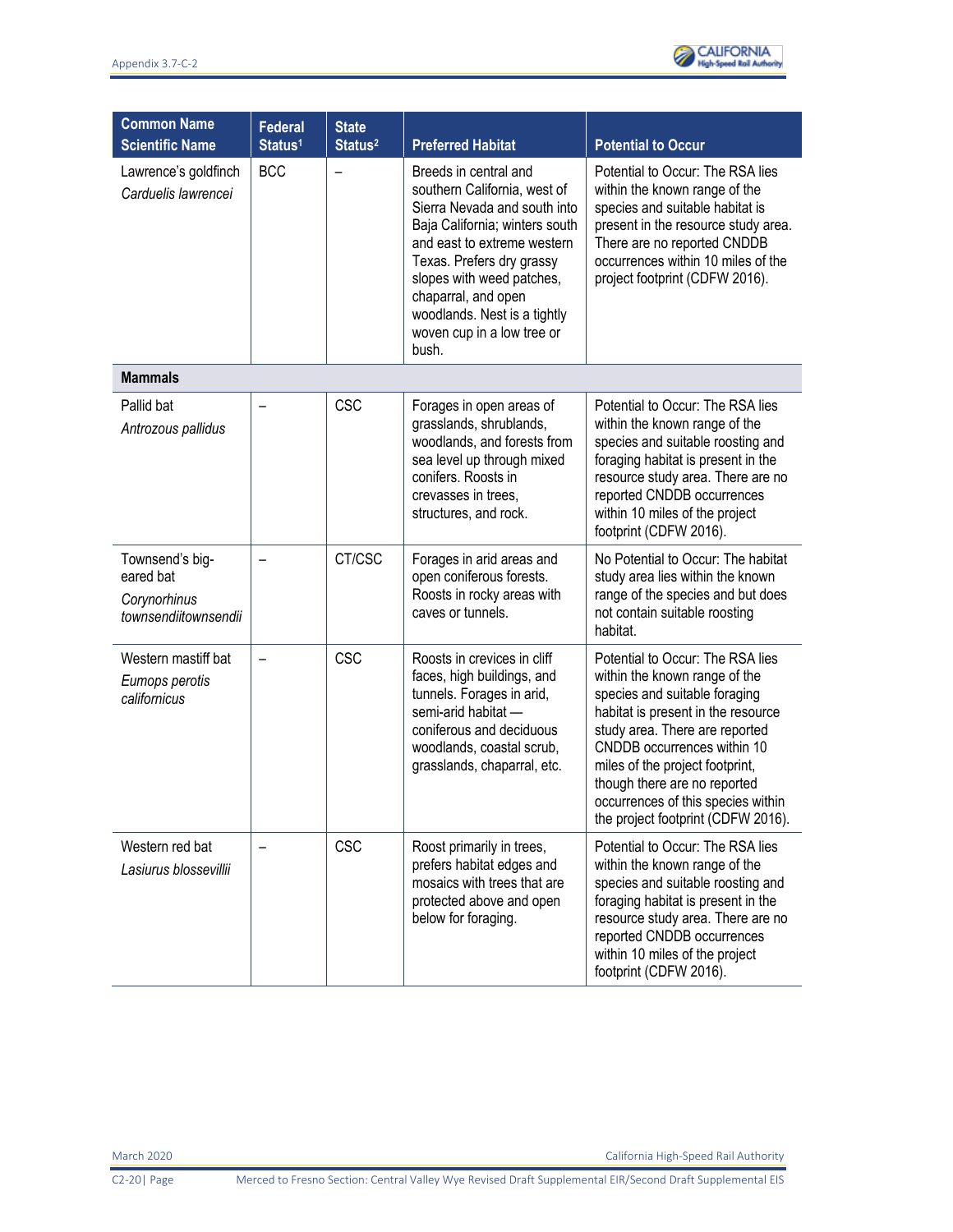

| <b>Common Name</b><br><b>Scientific Name</b>            | <b>Federal</b><br>Status <sup>1</sup> | <b>State</b><br>Status <sup>2</sup> | <b>Preferred Habitat</b>                                                                                                                                                                                                                                                                                      | <b>Potential to Occur</b>                                                                                                                                                                                                                                                                                                                        |
|---------------------------------------------------------|---------------------------------------|-------------------------------------|---------------------------------------------------------------------------------------------------------------------------------------------------------------------------------------------------------------------------------------------------------------------------------------------------------------|--------------------------------------------------------------------------------------------------------------------------------------------------------------------------------------------------------------------------------------------------------------------------------------------------------------------------------------------------|
| Ringtail<br>Bassariscus astutus                         |                                       | <b>FP</b>                           | Occurs primarily in riparian<br>habitats but also known from<br>most forest and shrub<br>habitats from lower to mid<br>elevations. Usually found<br>near water.                                                                                                                                               | Potential to Occur: The RSA lies<br>within the known range of the<br>species and suitable habitat is<br>present in the resource study area.<br>There are no reported CNDDB<br>occurrences within 10 miles of the<br>project footprint (CDFW 2016).                                                                                               |
| American badger<br>Taxidea taxus                        |                                       | <b>CSC</b>                          | Grasslands, savannas, and<br>mountain meadows near<br>timberline are preferred.<br>Principal requirements:<br>sufficient food, friable soils,<br>and relatively open,<br>uncultivated ground. Preys<br>primarily on burrowing<br>rodents such as gophers,<br>ground squirrels, marmots,<br>and kangaroo rats. | Potential to Occur: The RSA lies<br>within the known range of the<br>species and suitable habitat is<br>present in the resource study area.<br>There are reported CNDDB<br>occurrences within 10 miles of the<br>project footprint, though there are<br>no reported occurrences of this<br>species within the project footprint<br>(CDFW 2016a). |
| Fresno kangaroo rat<br>Dipodomys<br>nitratoides exilis  | E                                     | E                                   | Sandy or saline soils in<br>chenopod scrub and annual<br>grassland communities on<br>the Valley floor. Recently<br>they have been found only in<br>alkali sink communities.                                                                                                                                   | No Potential to Occur: The habitat<br>study area lies outside the species'<br>current range and suitable habitat<br>is not present (CDFW 2016).                                                                                                                                                                                                  |
| San Joaquin kit fox<br><b>Vulpes macrotis</b><br>mutica | E                                     | T                                   | Annual grassland or grassy<br>open stages with scattered<br>shrubby vegetation; needs<br>loose-textured sandy soils<br>for burrowing, and suitable<br>prey base.                                                                                                                                              | Potential to Occur: The RSA lies<br>within the known range of the<br>species and suitable habitat is<br>present in the resource study area.<br>There are reported CNDDB<br>occurrences within 10 miles of the<br>project footprint, though there are<br>no reported occurrences of this<br>species within the project footprint<br>(CDFW 2016).  |

*Sources: CDFW 2016; Moyle 2002; USFWS 2007*

<sup>1</sup> Federal Status

C(E) = Candidate for Endangered listing status

 $C(T)$  = Candidate for Threatened listing status

C(T/E) = Candidate for Threatened or Endangered listing status

SC = Special Concern

FE = Endangered

FT = Threatened

BGEPA = Protected under the Bald and Golden Eagle Protection Act

BCC = Birds of Conservation Concern designated by the U.S. Fish and Wildlife Service.

<sup>2</sup> State Status

SE = Endangered

ST = Threatened

CT = Candidate for Threatened listing status

CE = Candidate for Endangered listing status

CSC = California Species of Special Concern designated by the California Department of Fish and Game.

FP = Fully Protected species designated by the California Department of Fish and Game.

CDFG = California Department of Fish and Game

CDFW = California Department of Fish and Wildlife

CNDDB = California Natural Diversity Database

RSA = Resource study area <br>
USFWS = U.S. Fish and Wildlife Service

California High-Speed Rail Authority March 2020 and September 2020 and September 2020 and September 2020 and March 2020